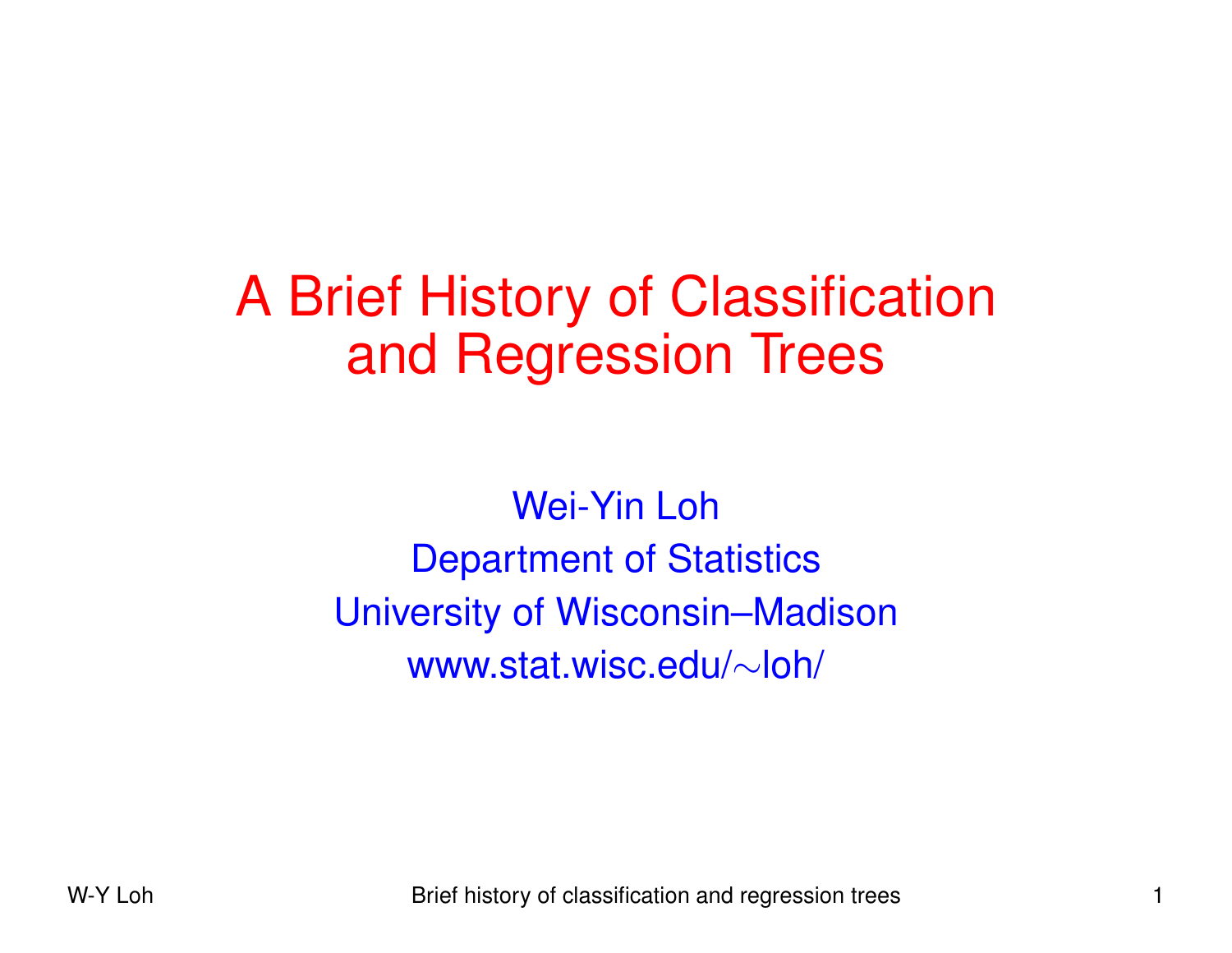## **Main paradigms**

- **1st gen.** AID (Morgan and Sonquist, 1963), THAID (Messenger and Mandell, 1972), CHAID (Kass, 1980)
- **2nd gen. CART** (Breiman et al., 1984) , RECPAM (Ciampi et al., 1988), Segal (1988, 1992), LeBlanc and Crowley (1992), Alexander and Grimshaw (1996), Zhang (1998), MVPART (De'ath, 2002), Su et al. (2004); **ID3** (Quinlan, 1986), M5 (Quinlan, 1992), C4.5 (Quinlan, 1993); **FACT** (Loh and Vanichsetakul, 1988)
- **3rd gen.** QUEST (Loh and Shih, 1997), CRUISE (Kim and Loh, 2001, 2003), Bayesian CART (Chipman et al., 1998; Denison et al., 1998)
- **4th gen.** GUIDE (Loh, 2002, 2009; Loh and Zheng, 2013; Loh et al., 2015), CTREE (Hothorn et al., 2006), MOB (Zeileis et al., 2008); Random forest (Breiman, 2001), TARGET (Fan and Gray, 2005; Gray and Fan, 2008), BART (Chipman et al., 2010)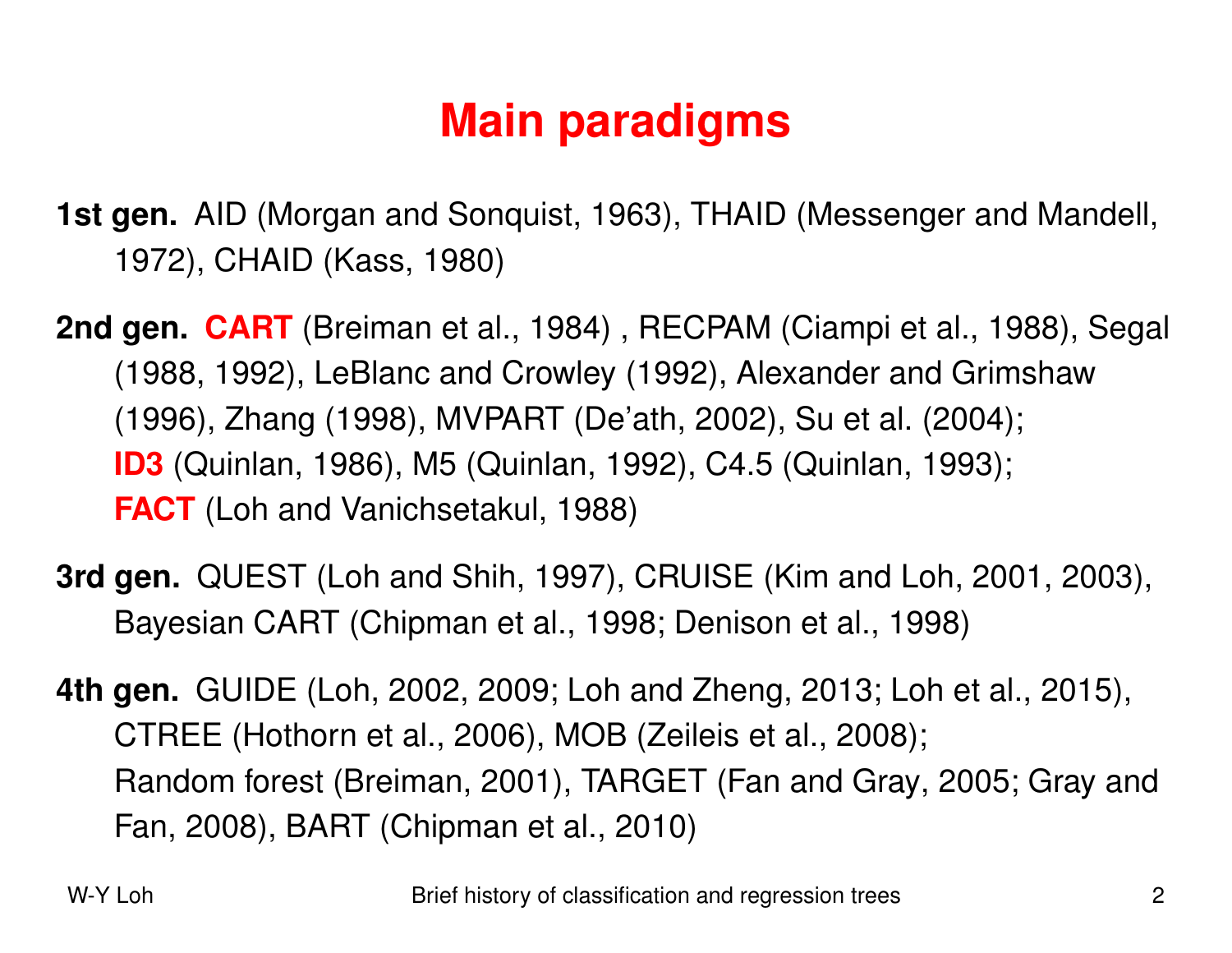# **Automatic Interaction Detection (AID) (Morgan and Sonquist, 1963)**

- The first regression tree algorithm
- Fit a piecewise-constant model by recursively splitting data into two subsets (nodes), with splits of form " $X\leq c$ " or " $X\in A$ "
- For each node t, define node **impurity**  $\phi(t) = \sum_{i \in t} (y_i \bar{y})^2$
- Choose split to minimize sum of impurities (greedy search)
- Stop splitting if reduction in node impurity not high enough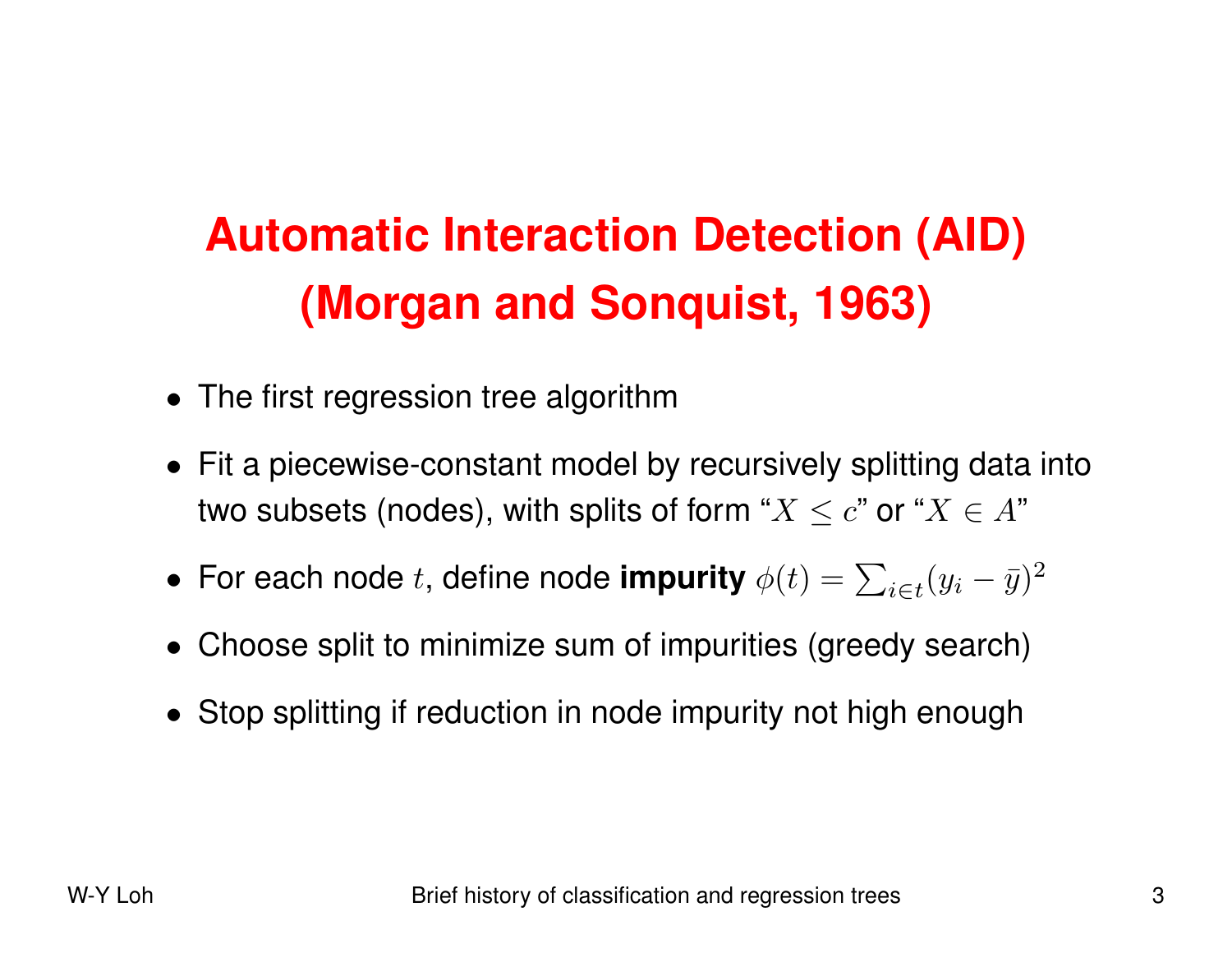### **Example of piecewise-constant regression tree**



W-Y Loh Brief history of classification and regression trees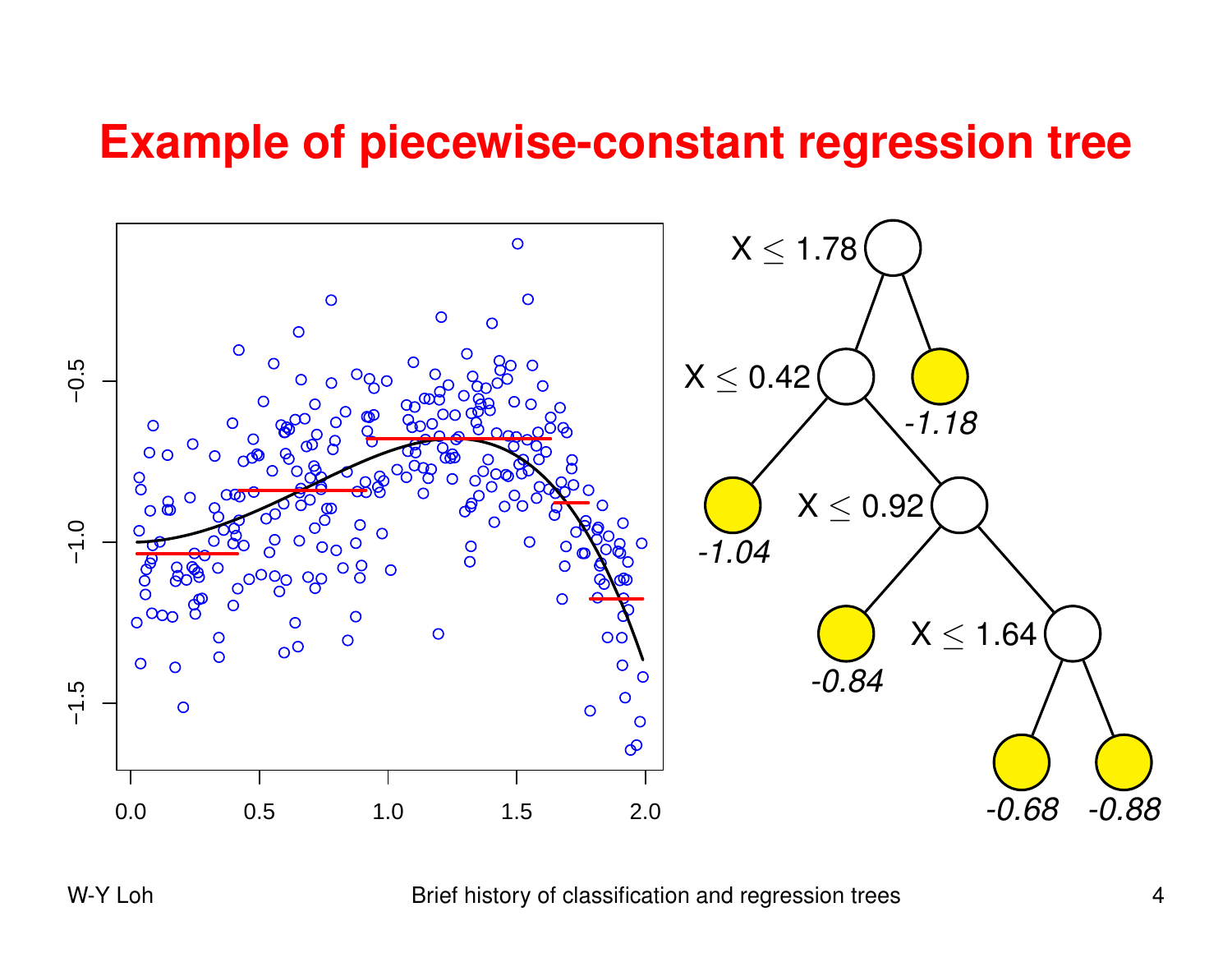## **THAID (Messenger and Mandell, 1972)**

- The first classification tree algorithm
- Split data to maximize sum of #cases in modal category
- Predicted class is the mode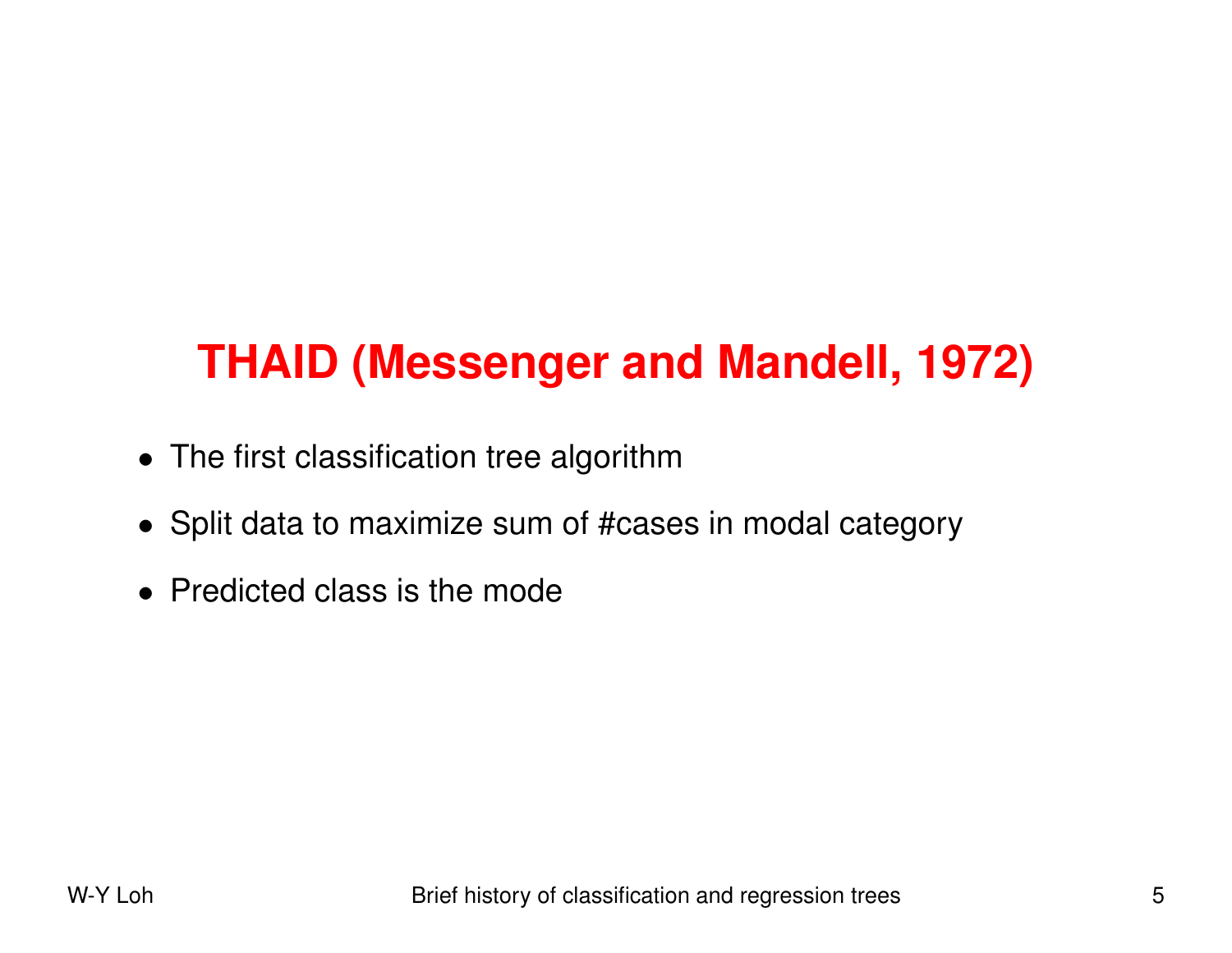## **Example: Fisher's iris data**

- 3 classes (Setosa, Versicolour, Virginica )
- 50 observations per class (150 total)
- 4 predictor variables:
	- 1. petal length
	- 2. petal width
	- 3. sepal length
	- 4. sepal width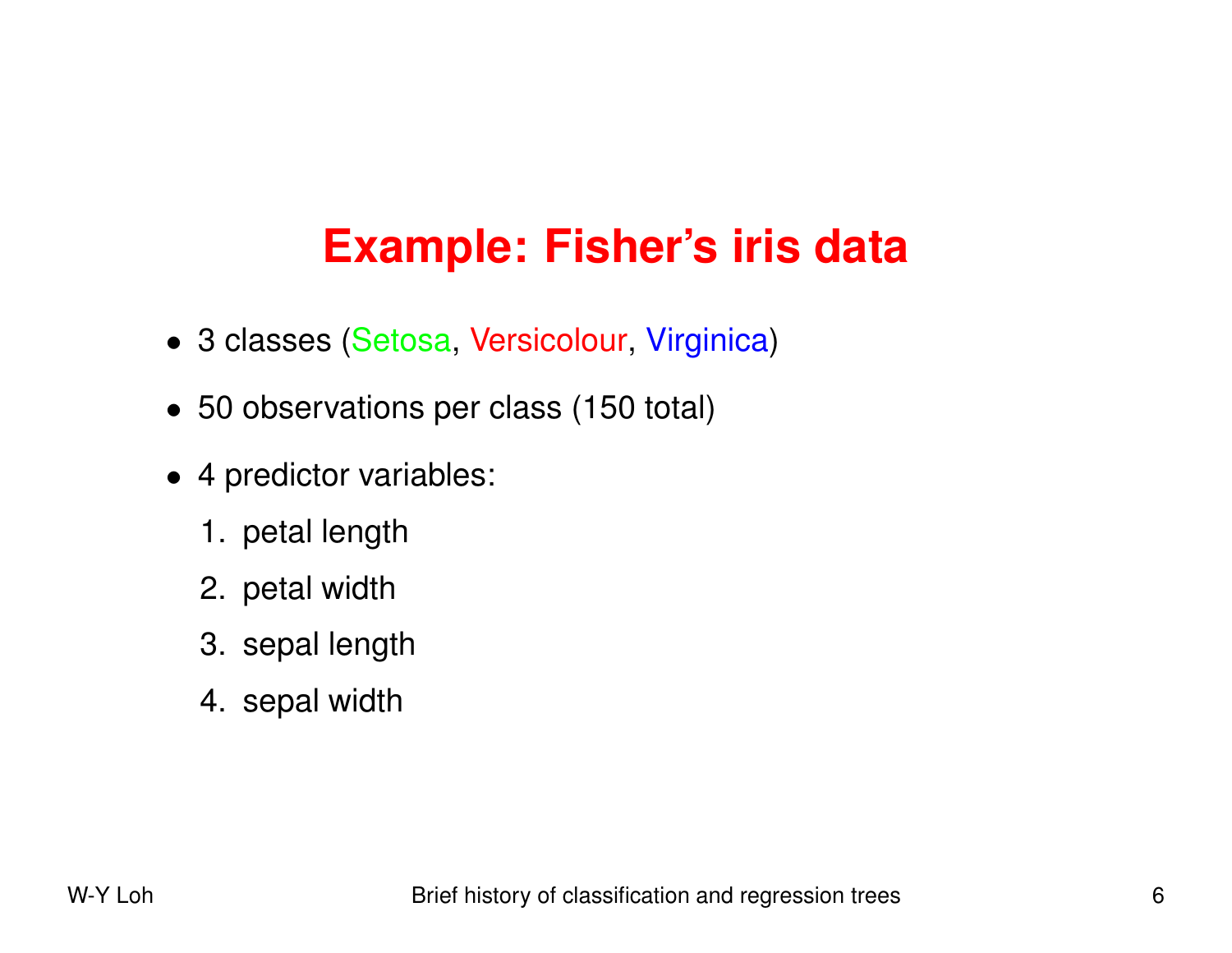### **RPART classification tree for iris data**

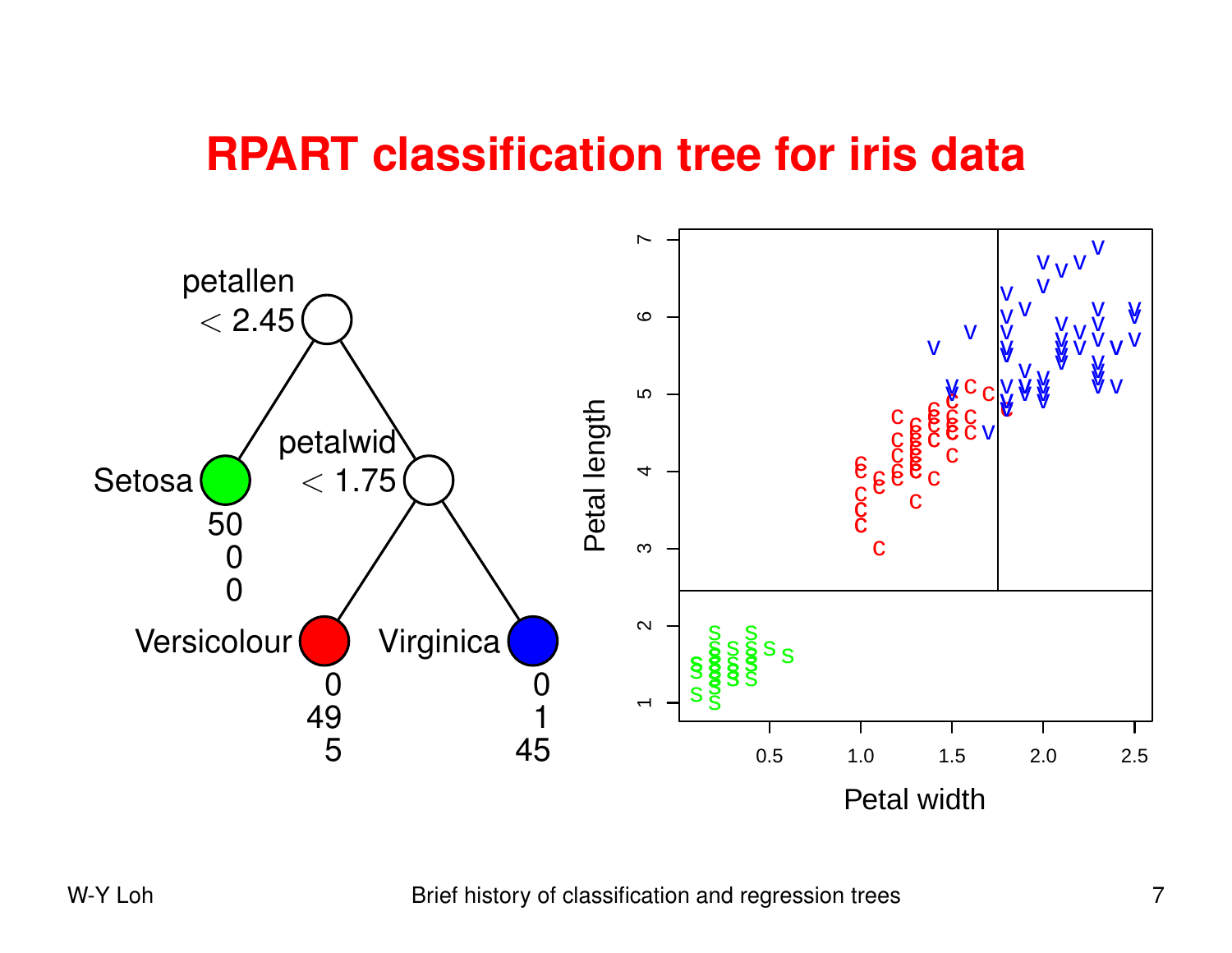## **CHAID (Kass, 1980)**

- Split each categorical  $X$  into one subnode for each category
- Split each ordered  $X$  into 10 equal-sized intervals
- Test pairs of subnodes for significant differences; merge those not significant
- Use Bonferroni corrections to control multiplicity of tests
- Choose most significant split
- **Strength:** computational speed
- **Weaknesses:** inaccurate split points and over-conservative Bonferroni corrections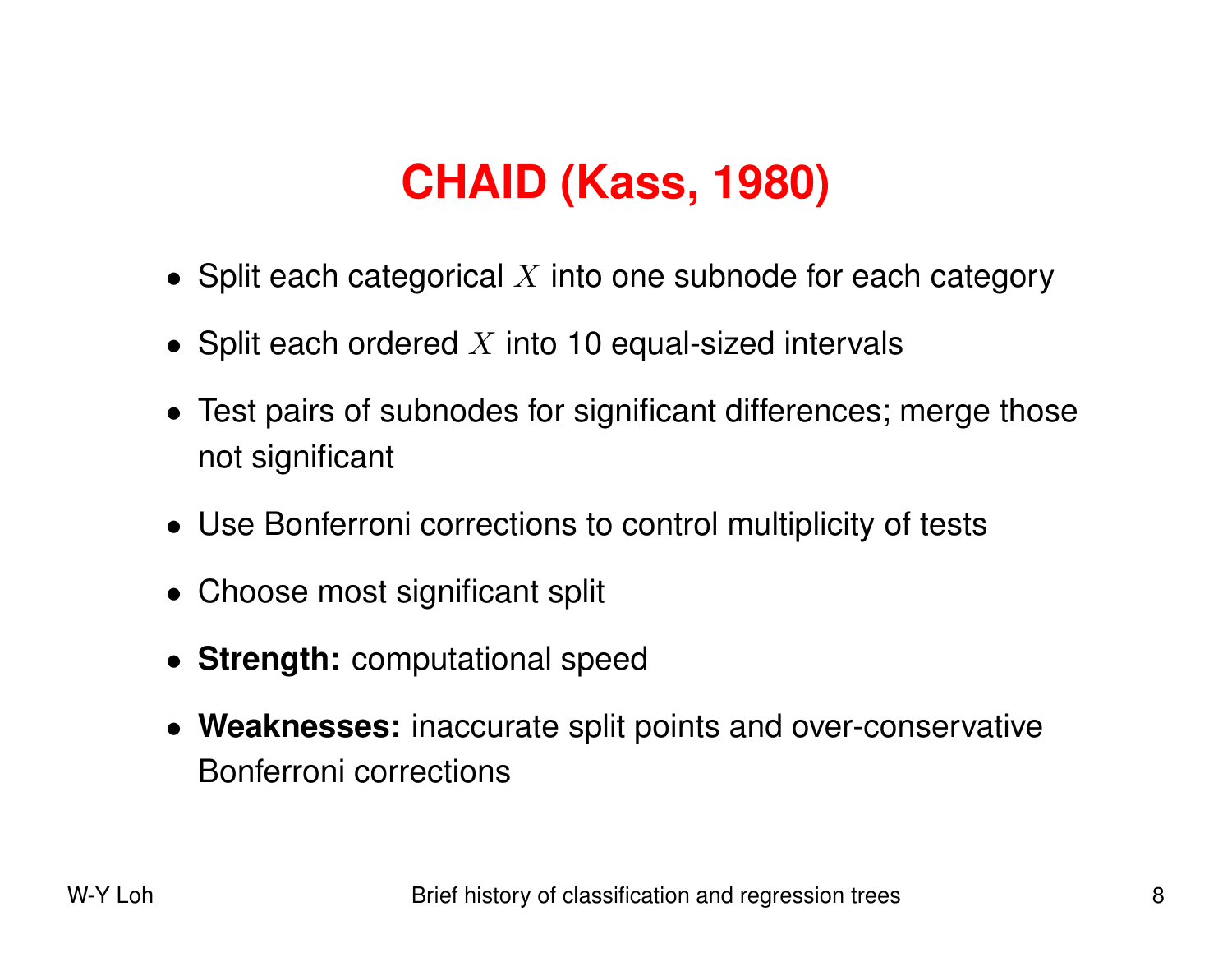### **CHAID tree for iris data**

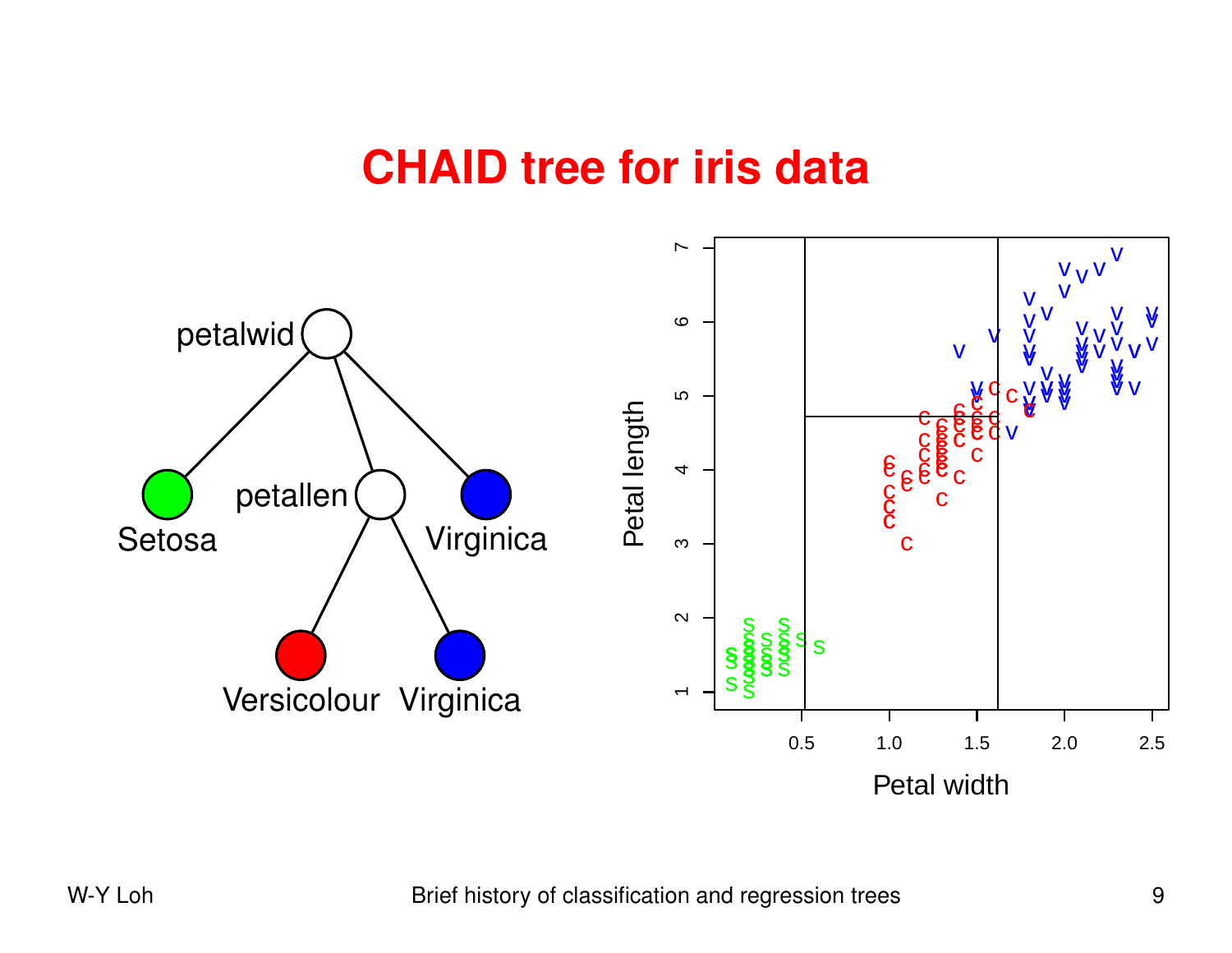## **CART (Breiman et al., 1984)**

Uses greedy search of AID and THAID with these additions:

- 1. Trees pruned instead of stopping rules
- 2. Trees selected by cross-validation
- 3. Unequal class priors and misclassification costs allowed
- 4. Missing values handled by surrogate splits
- 5. Variable importance scores used to detect masking
- 6. Linear splits  $\sum_i a_i x_i \leq c$  obtained by random search

RPART (Therneau et al., 2014) is an R implementation of CART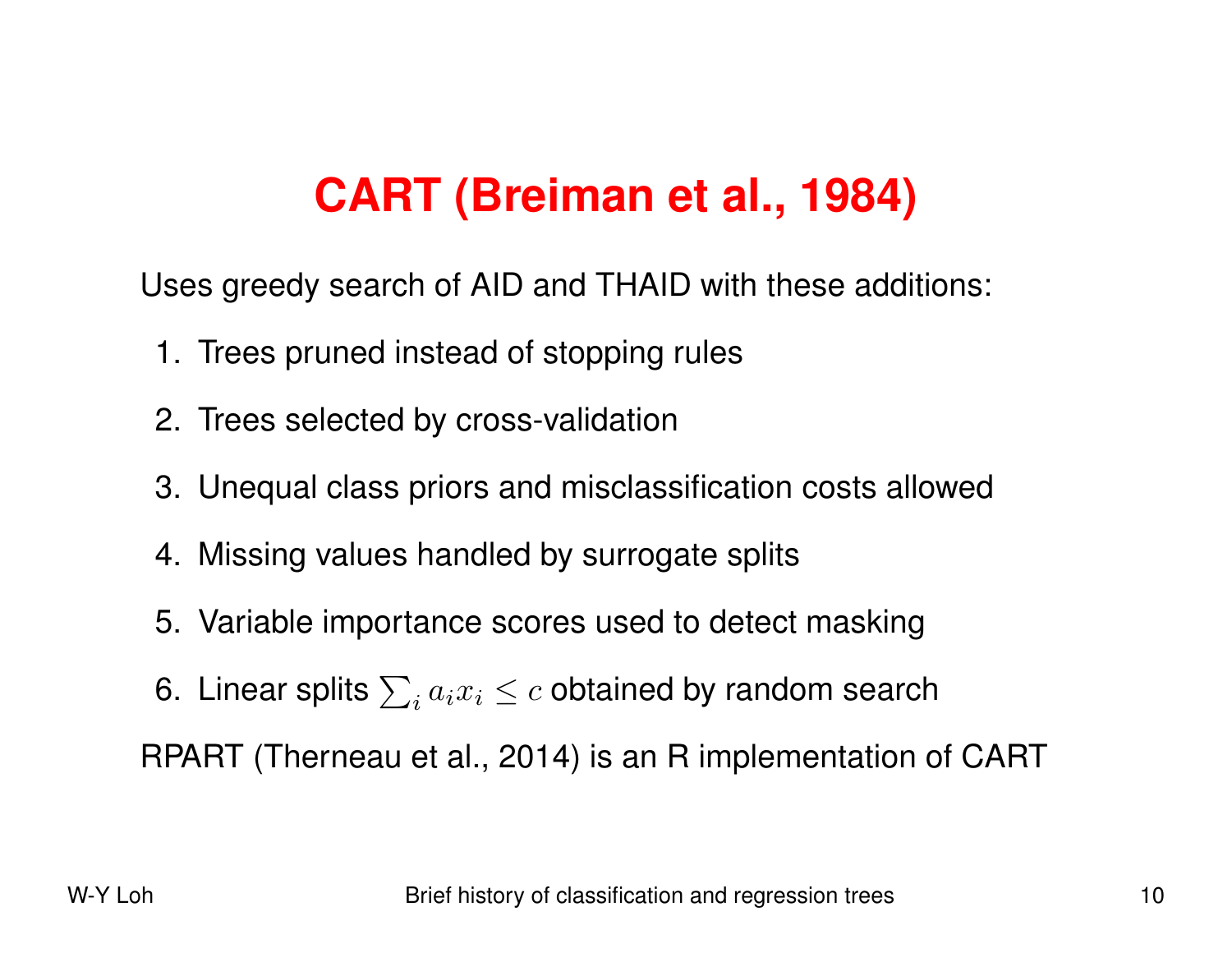## **CART extensions to censored data**

|                            | Node impurity measures                                                      |
|----------------------------|-----------------------------------------------------------------------------|
| Gordon and Olshen (1985)   | Minimum Wasserstein distance between<br>Kaplan-Meier curve and a point mass |
| Ciampi et al. (1988)       | Proportional hazards likelihood ratio                                       |
| Segal (1988)               | Logrank test statistic                                                      |
| Davis and Anderson (1989)  | <b>Exponential loglikelihood</b>                                            |
| LeBlanc and Crowley (1992) | Proportional hazards loglikelihood                                          |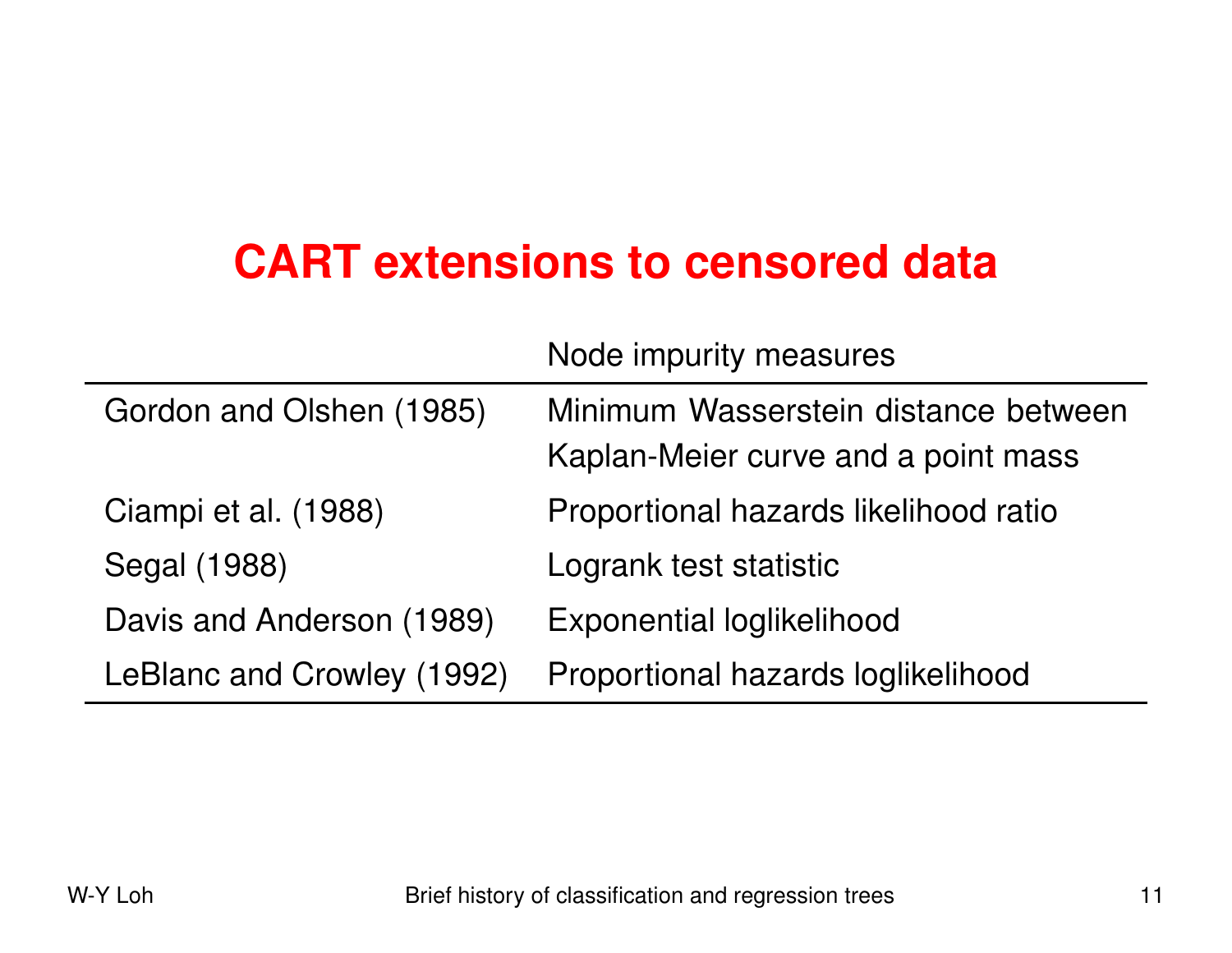### **CART extensions in other directions**

| Ciampi (1991)                 | <b>Generalized linear models</b>   |
|-------------------------------|------------------------------------|
| Segal (1992)                  | Longitudinal data                  |
| Alexander and Grimshaw (1996) | Simple linear regression           |
| Zhang (1998)                  | Multiple binary response variables |
| Yu and Lambert (1999)         | Longitudinal data                  |
| De'ath (2002), Lee (2005)     | Multivariate responses             |
| Sela and Simonoff (2012)      | Random effects tree                |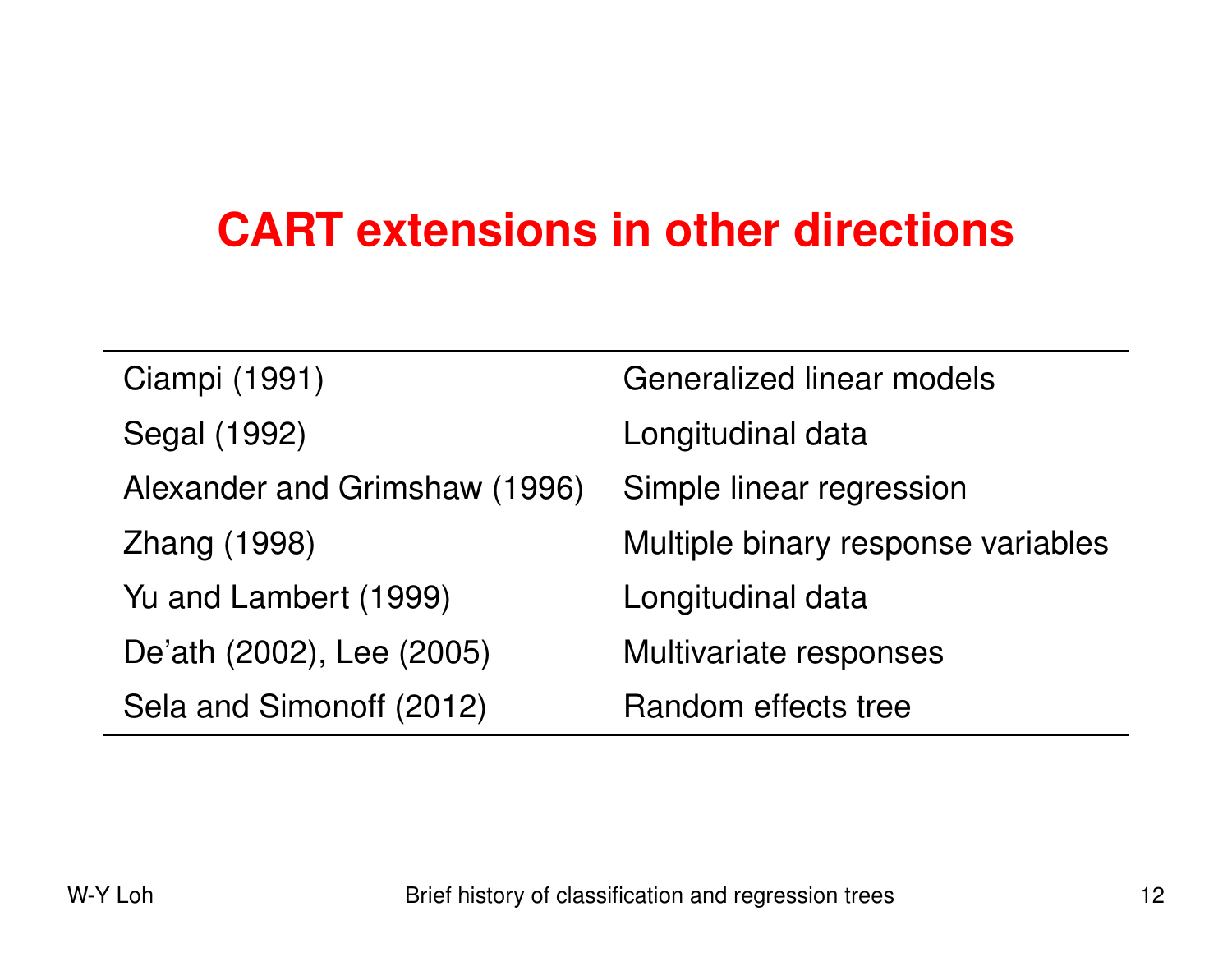# **Selection biases and computational problems of CART**

- An ordered  $X$  variable with  $n$  unique values yields  $(n-1)$  splits of the form  $X\leq c$
- A categorical variable with  $m$  unique values yields  $(2^{m-1}-1)$ splits of the form  $X\in A$

As <sup>a</sup> result, CART is biased toward selecting

- 1. split variables that allow **more** splits (Loh and Shih, 1997)
- 2. split variables with **more** missing values
- 3. surrogate variables with **fewer** missing values (Kim & Loh, 2001)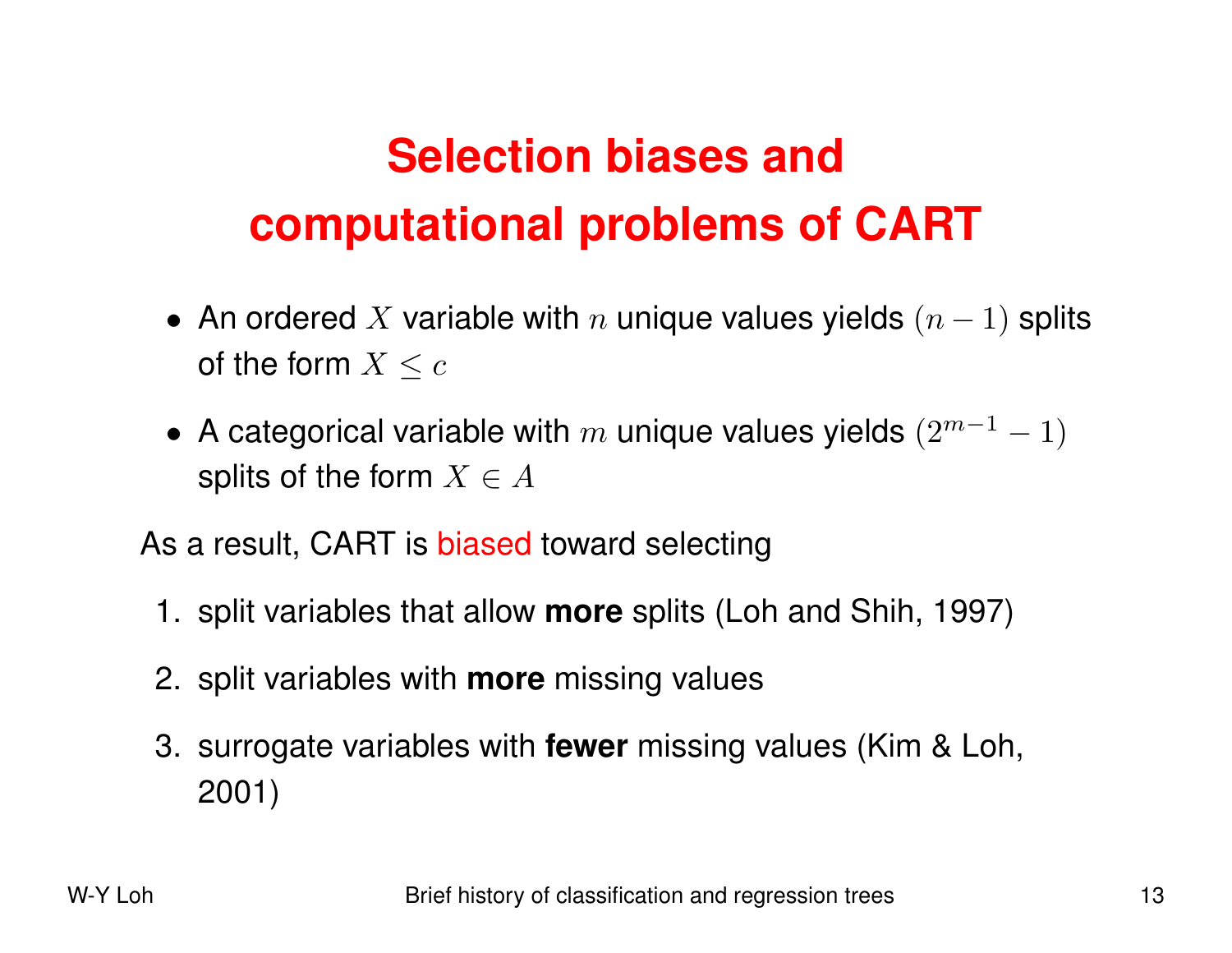# **Example: Predicting drive train for model year 2004 cars**

- 428 cars and 13 variables (2 categorical, 11 ordered)
- Drive train takes three values:
	- **–** 94 (22%) four-wheel (4wd)
	- **–** 224 (52%) front-wheel (fwd)
	- **–** 110 (25%) rear-wheel (rwd)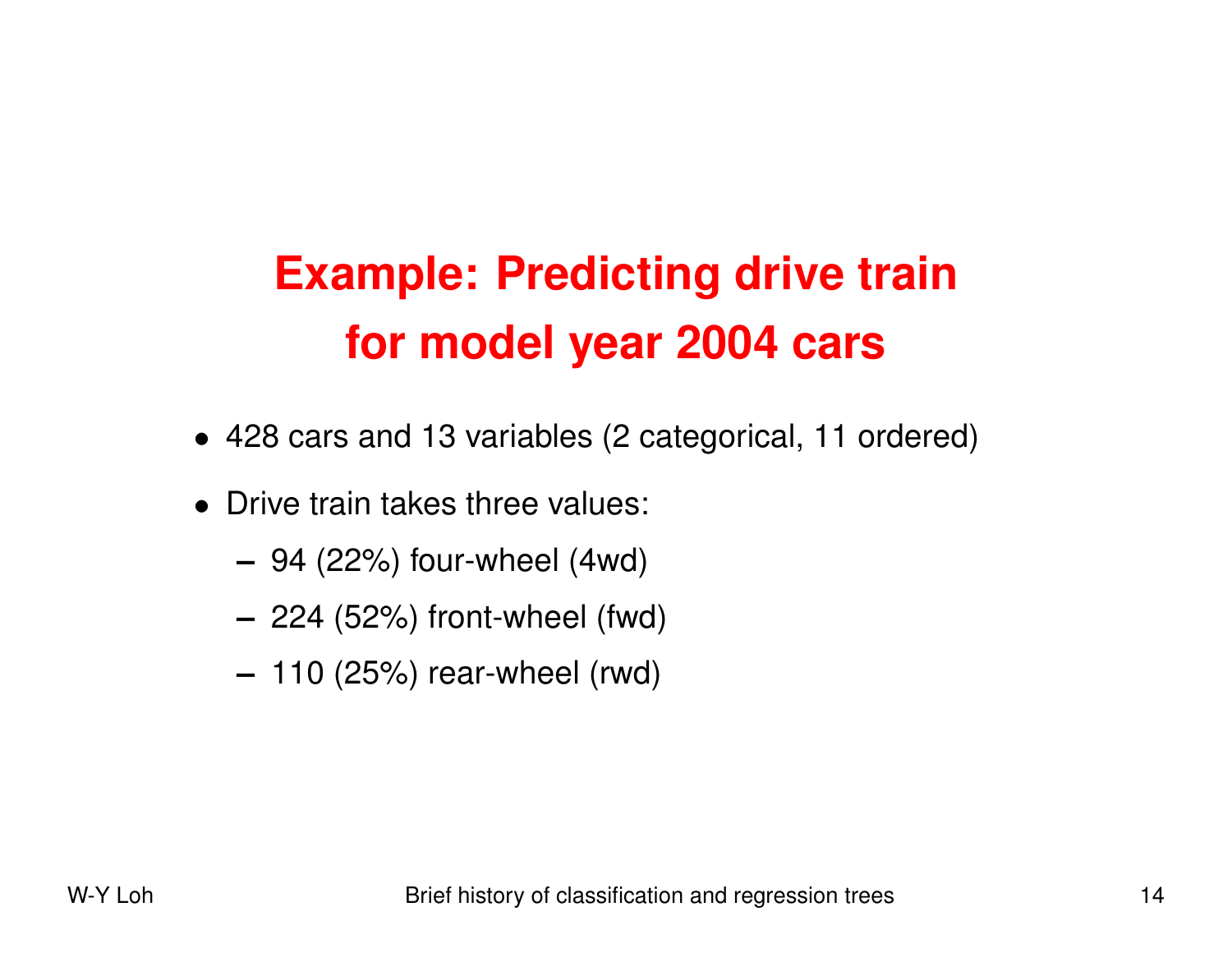### **Predictor variables**

| Variable      | <b>Description</b>      | Variable     | Description          |
|---------------|-------------------------|--------------|----------------------|
| <b>Make</b>   | Make of car (38 values) | City         | City miles/gallon    |
| <b>Type</b>   | Type of car (6 values)  | <b>Hwy</b>   | Highway miles/gallon |
| <b>Rprice</b> | Suggested retail price  | Weight       | Weight (pounds)      |
| <b>Dcost</b>  | Dealer cost             | Whlbase      | Wheel base (in.)     |
| Enginsz       | Engine size (liters)    | Length       | Length (in.)         |
| Cylin         | Number of cylinders     | <b>Width</b> | Width (in.)          |
| Hp            | Horsepower              |              |                      |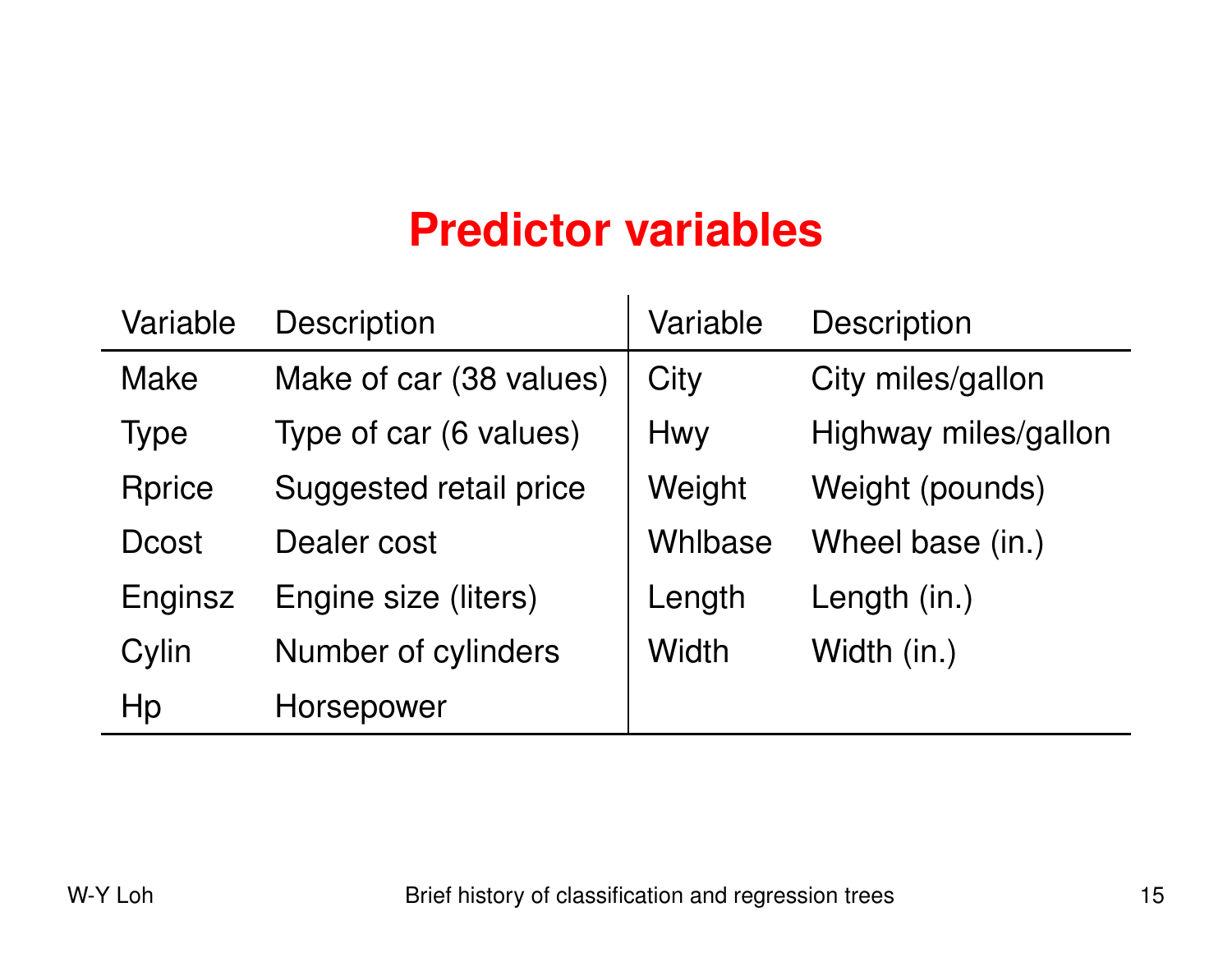### **RPART tree for car data (took 22 cpu hrs!)**



 $S_1$  = {BMW, GMC, Hummer, Infiniti, Jaguar, Land-Rover, Lexus, Lincoln, Mazda, Mercedes, Porsche, Subaru};  $S_2$  = {Cadillac, Chrysler, Kia, Mercury, Nissan};  $S_3$  = {Audi, Kia, Mitsubishi, Nissan, Pontiac, Volkswagen, Volvo};  $S_4 = \{\mathsf{A}$ udi, Nissan, Volvo $\}$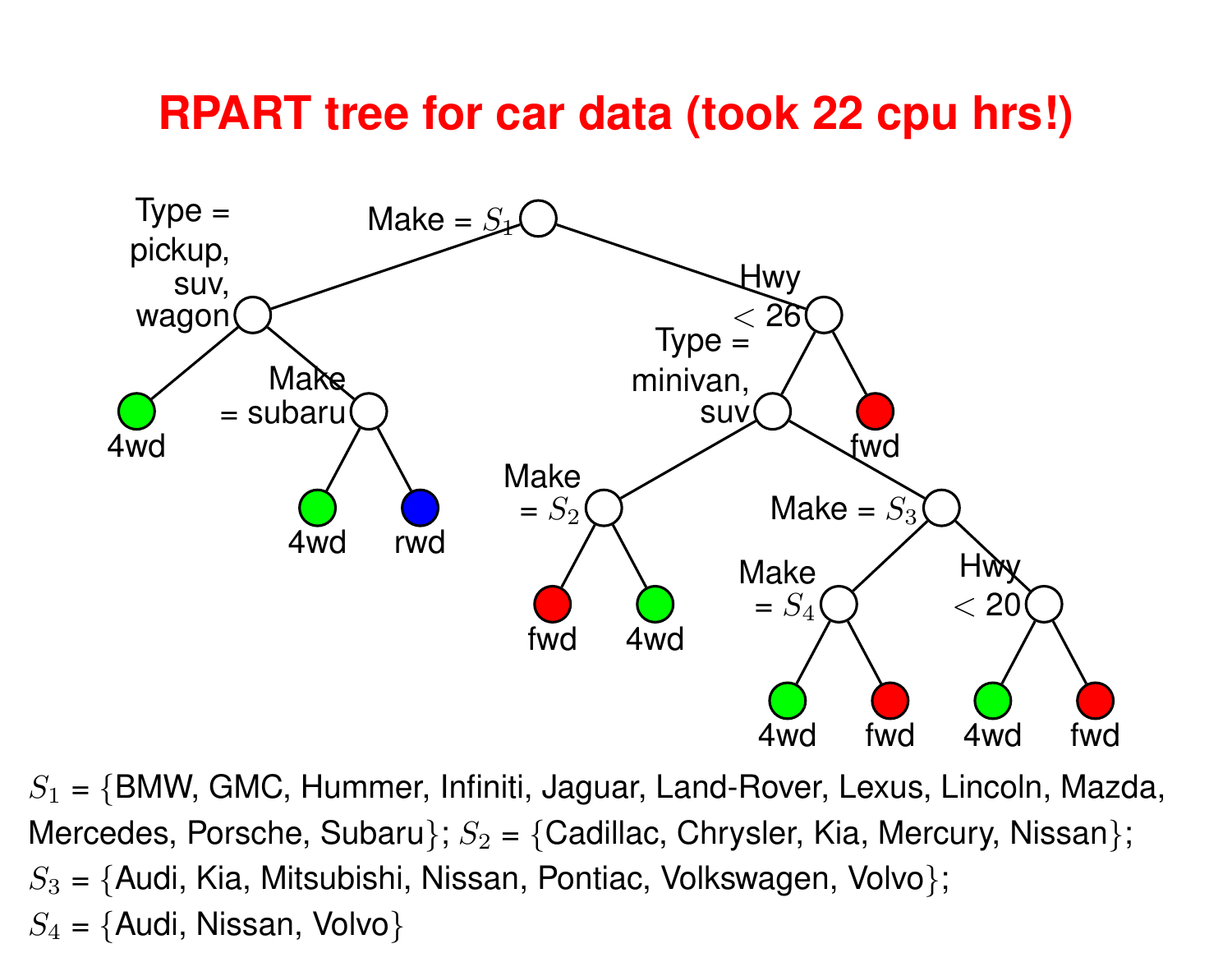## **ID3 (Quinlan, 1986) and C4.5 (Quinlan, 1993)**

- Entropy-based impurity criterion called gain ratio
- Exhaustive search for splits  $(X < c)$  if split on ordered  $X$
- One branch for each value  $(X = a)$  if split on categorical  $X$
- Branches merged if error rate is reduced
- Pruning with error estimates based on binomial confidence bounds
- Case weights to deal with missing values
- Class priors and misclassification costs cannot be specified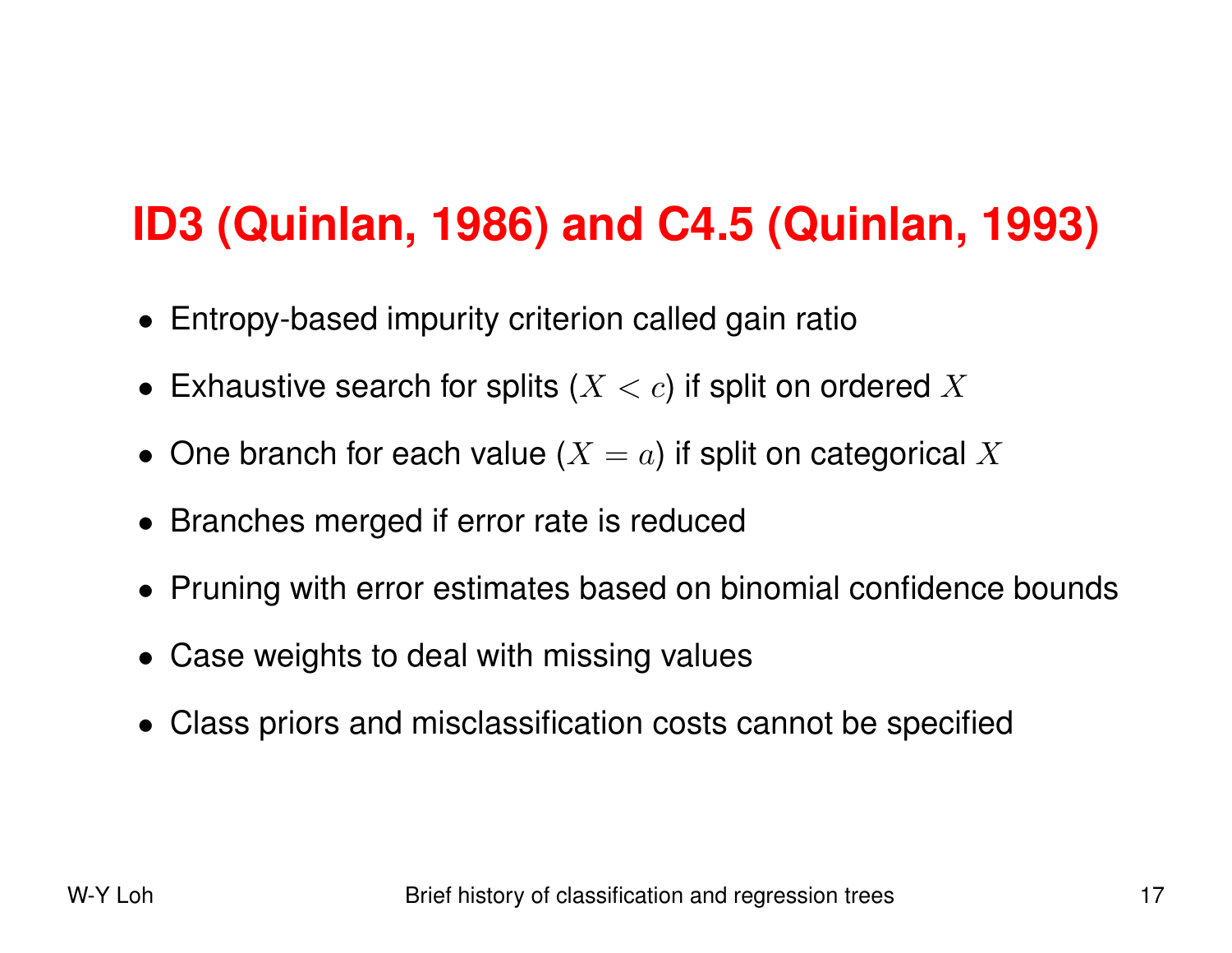### **C4.5 tree for car data**

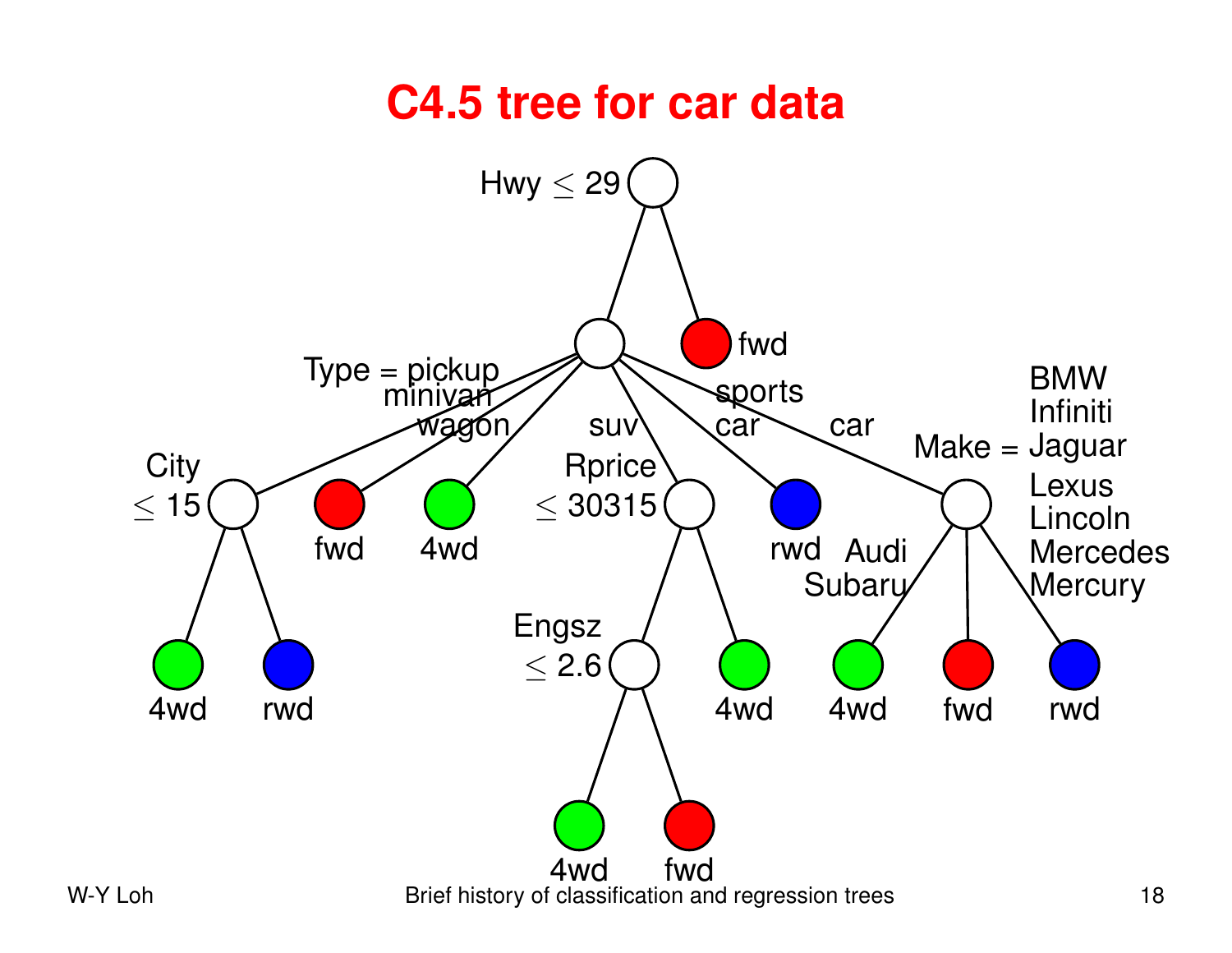## **Selection biases of C4.5**

Biased toward selecting

- 1. categorical variables with **more** values
- 2. ordered variables with **fewer** values
- 3. variables with **more** missing values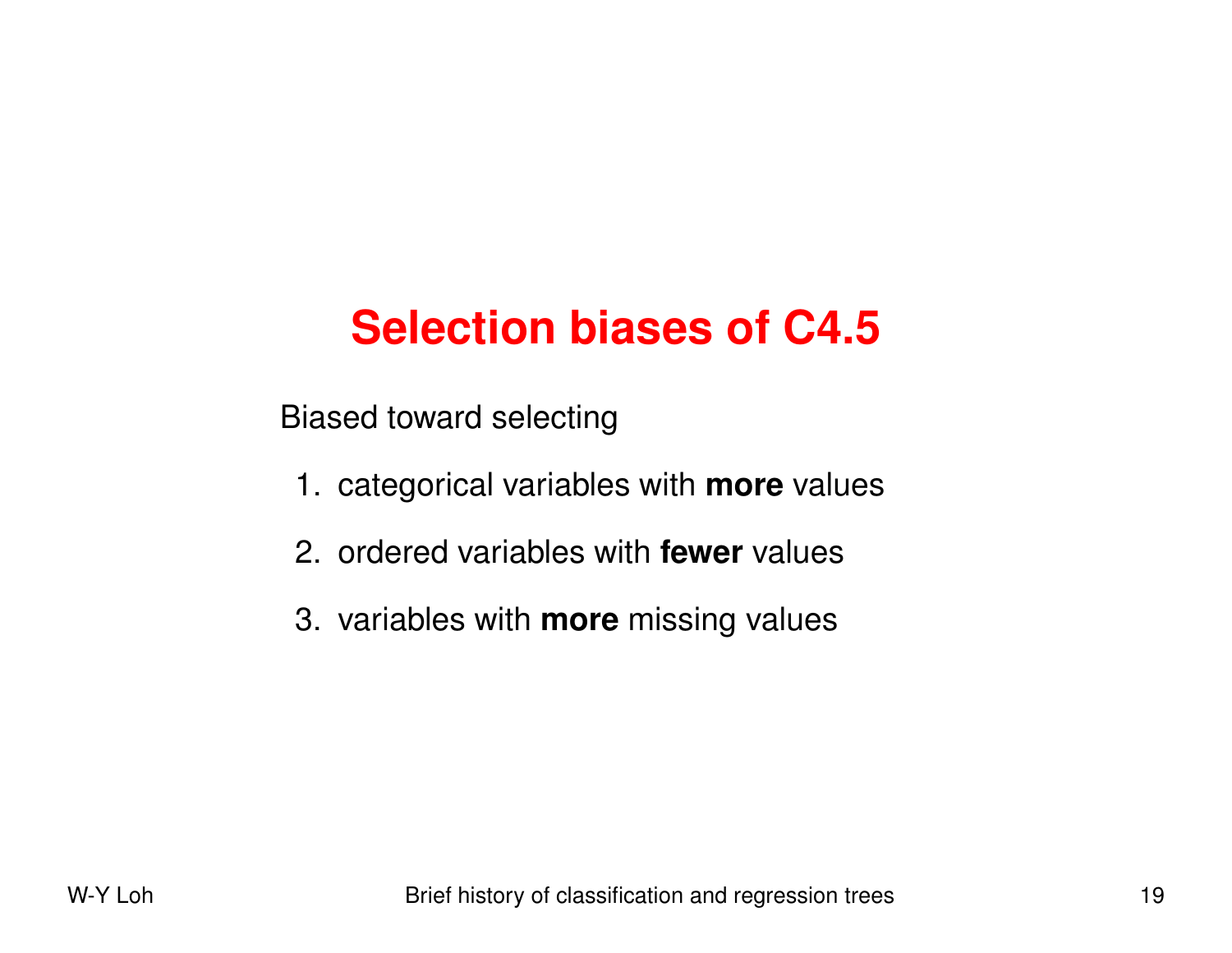### **CART vs. linear discriminant analysis (LDA)**



W-Y Loh Brief history of classification and regression trees 20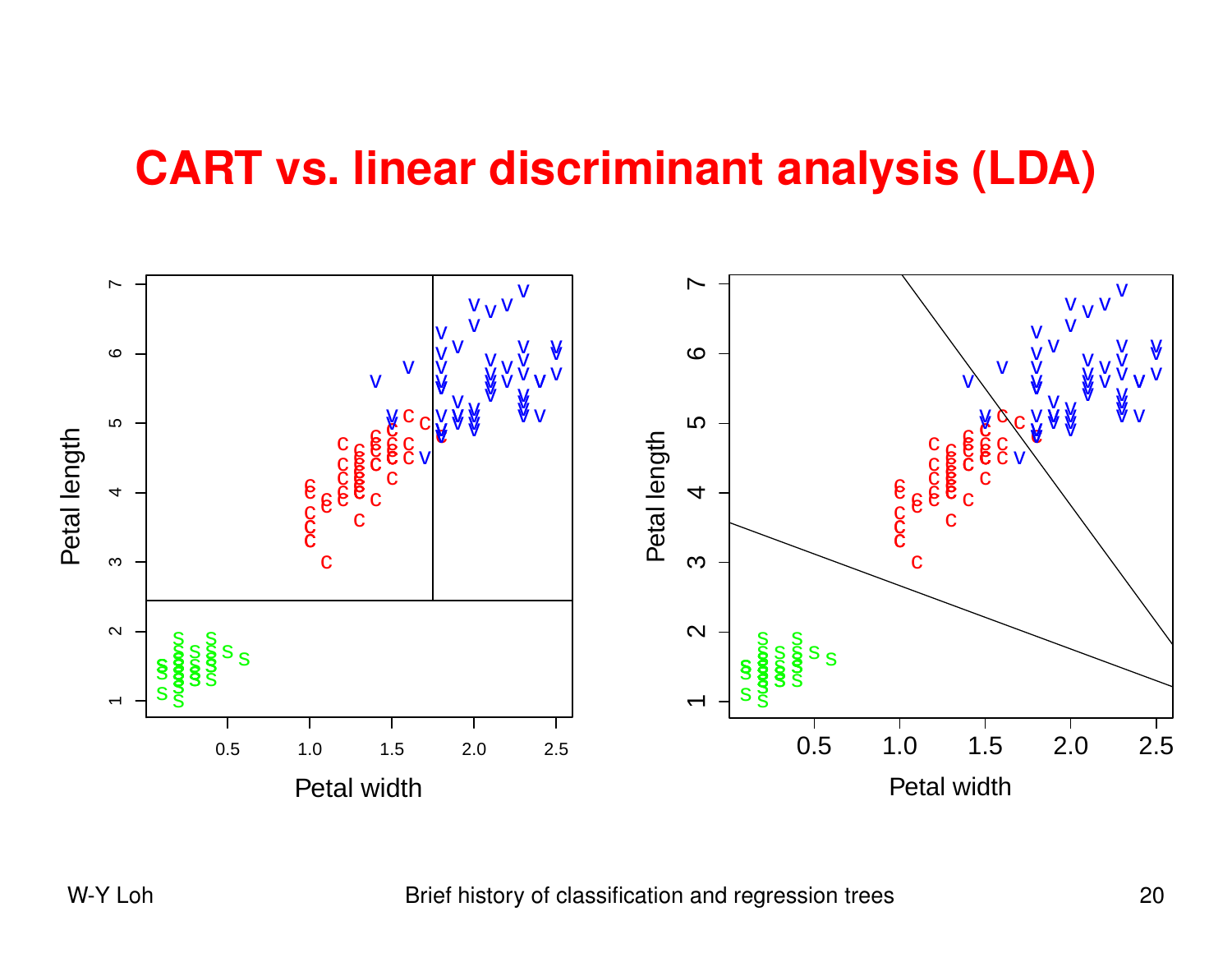### **LDA as <sup>a</sup> linear-split tree**

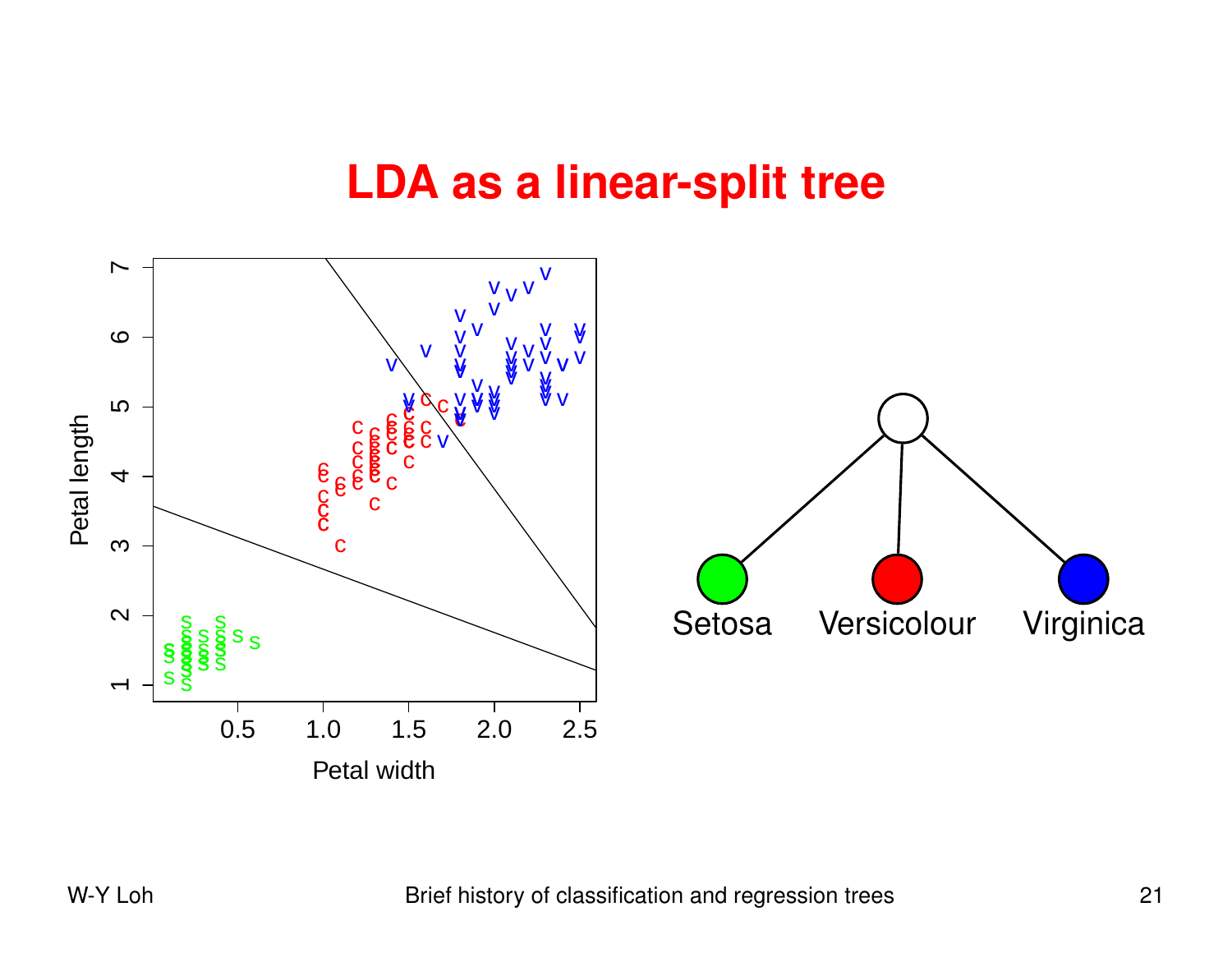# **FACT (Loh and Vanichsetakul, 1988): Recursive linear discriminant analysis**



#### W-Y Loh Brief history of classification and regression trees 22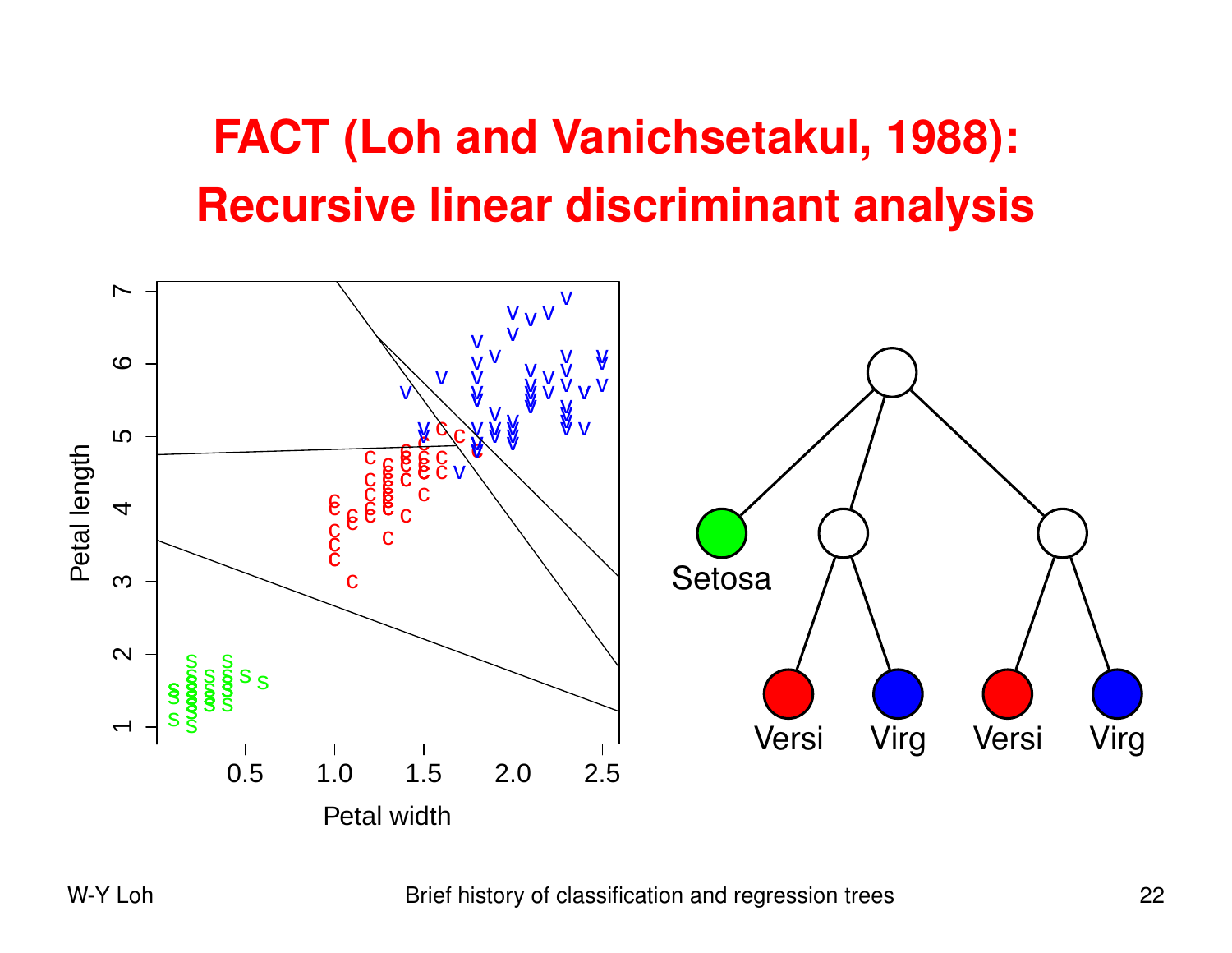## **FACT (Loh and Vanichsetakul, 1988)**

**Linear splits:** Recursive LDA

#### **Univariate splits:**

- 1. ANOVA *F*-tests to choose split variable
- 2. Univariate LDA to find split points (midpoints between class means)

#### **Other features:**

- Mean and mode missing value imputation at each node
- Each categorical variable transformed to dummy variables and then to 1st linear discriminant coord
- Stopping rule based on significance of *F*-tests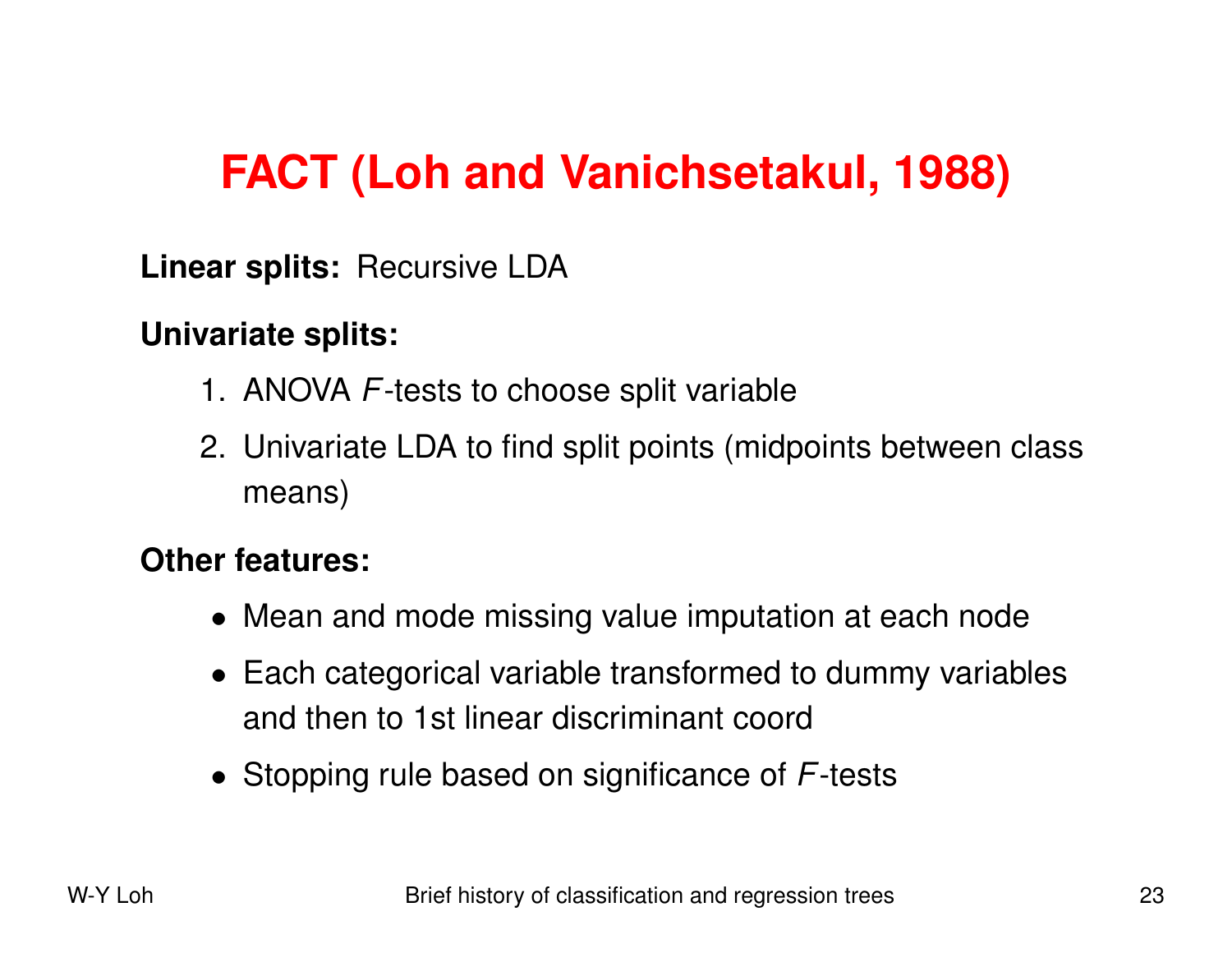### **FACT univariate split tree for iris data**

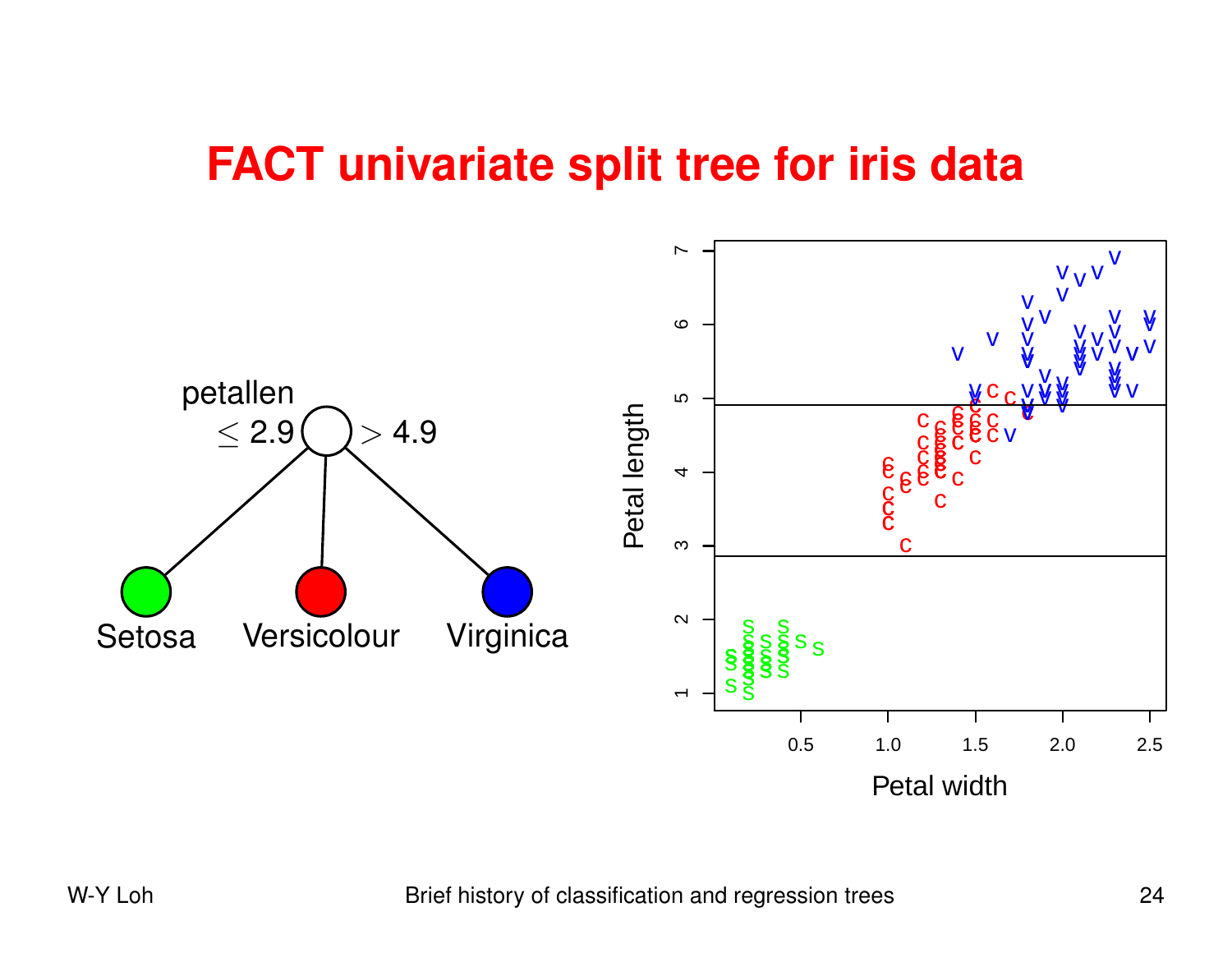

W-Y Loh Brief history of classification and regression trees 25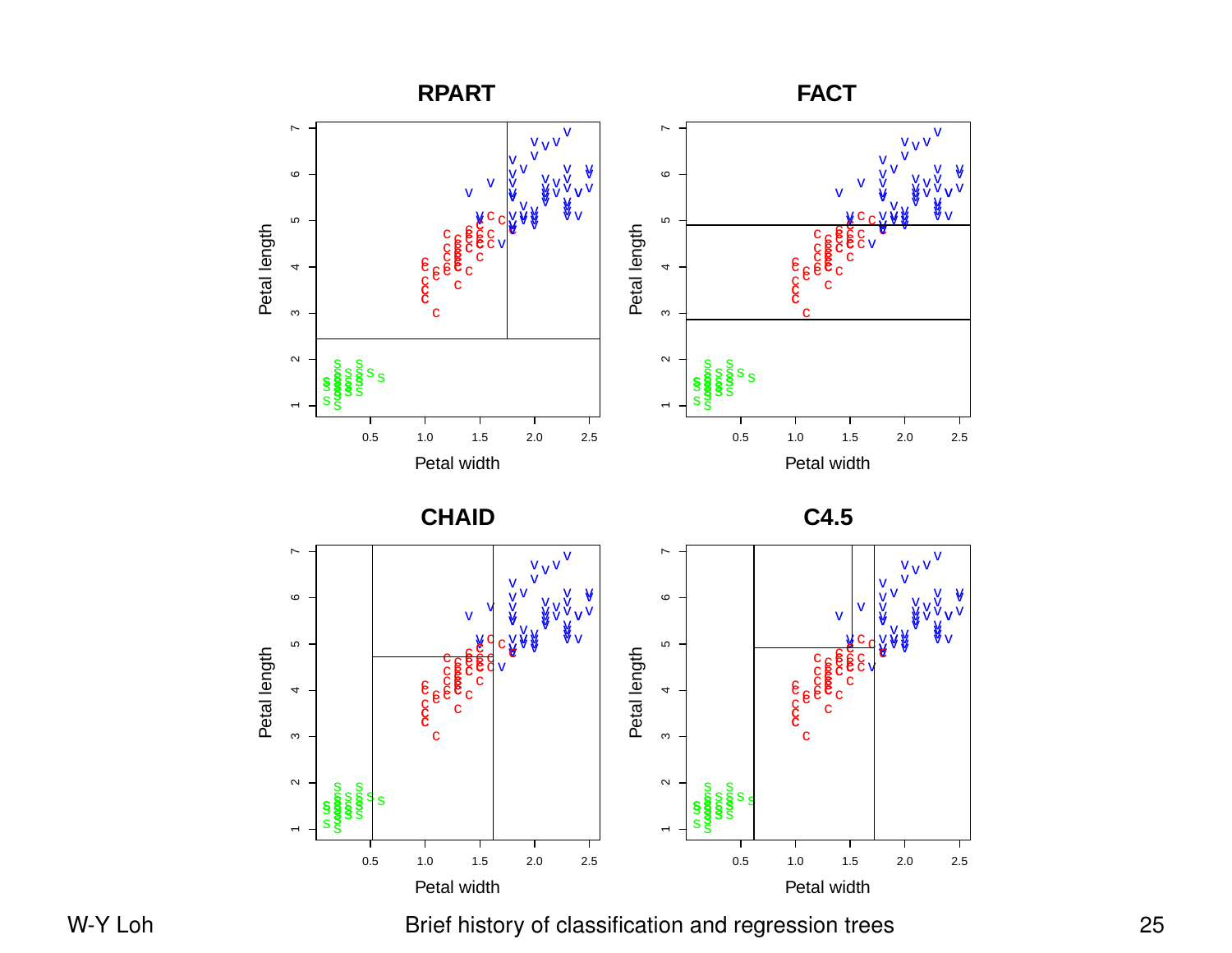# **QUEST (Loh and Shih, 1997) (first algorithm without selection bias)**

- 1. Use ANOVA F and contingency table  $\chi^2$ -tests to select variables
- 2. Merge classes into two superclasses to get binary splits
- 3. Use QDA on the superclasses to find split point
- 4. If  $X$  is categorical, transform to largest discriminant coord
- 5. Use nodewise mean/mode imputation for with missing value s
- 6. Prune with CART method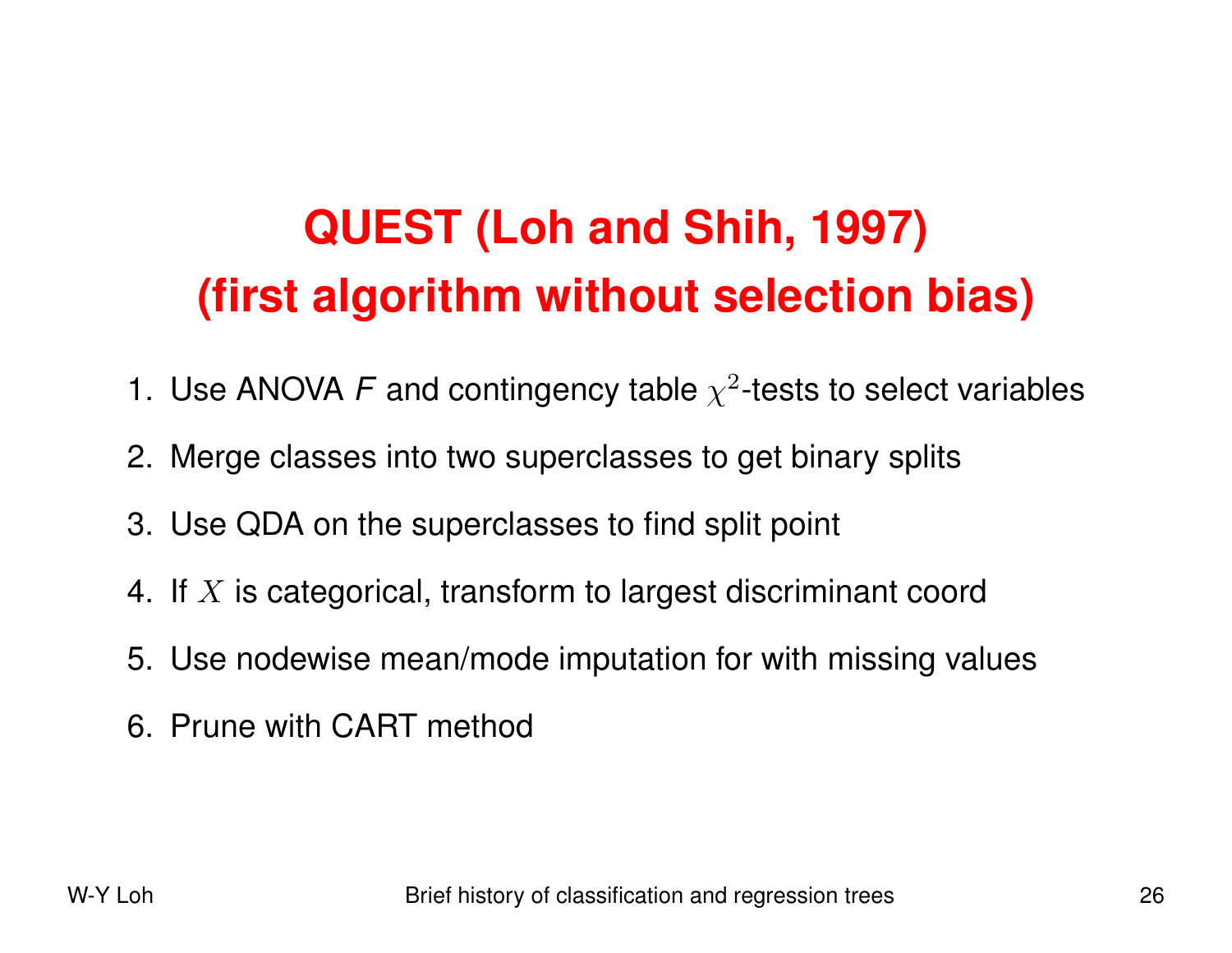## **CRUISE (Kim and Loh, 2001, 2003)**

- Split each node into two or more subnodes (à la FACT)
- Select split variables by contingency table  $\chi^2$ -tests
- Include tests for pairwise interactions
- Find split points by LDA after Box-Cox transformations
- Find linear splits by LDA on larger principal components
- Convert categorical  $X$  variables to discriminant coords
- Optionally fit LDA node models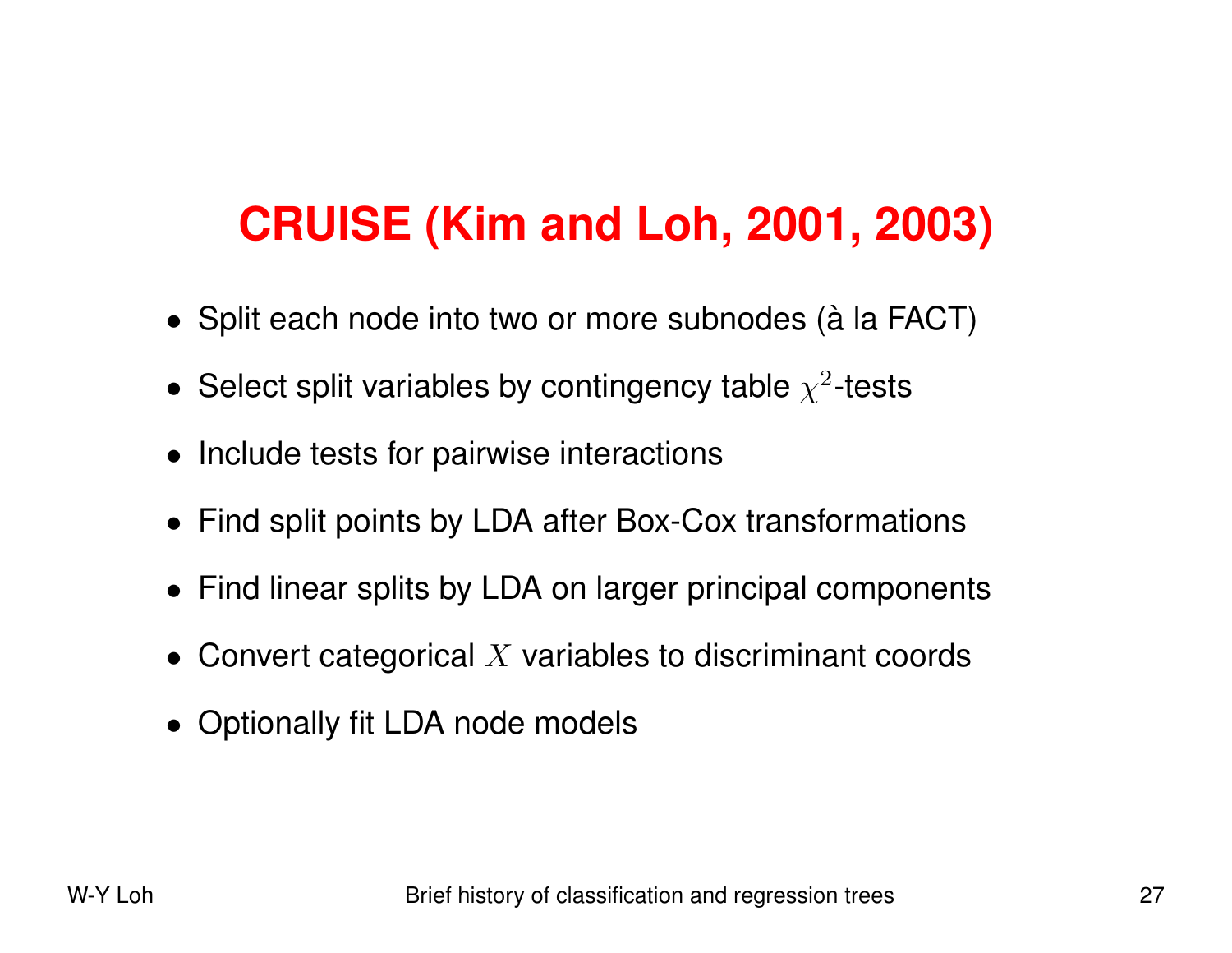### **CRUISE tree for iris data**

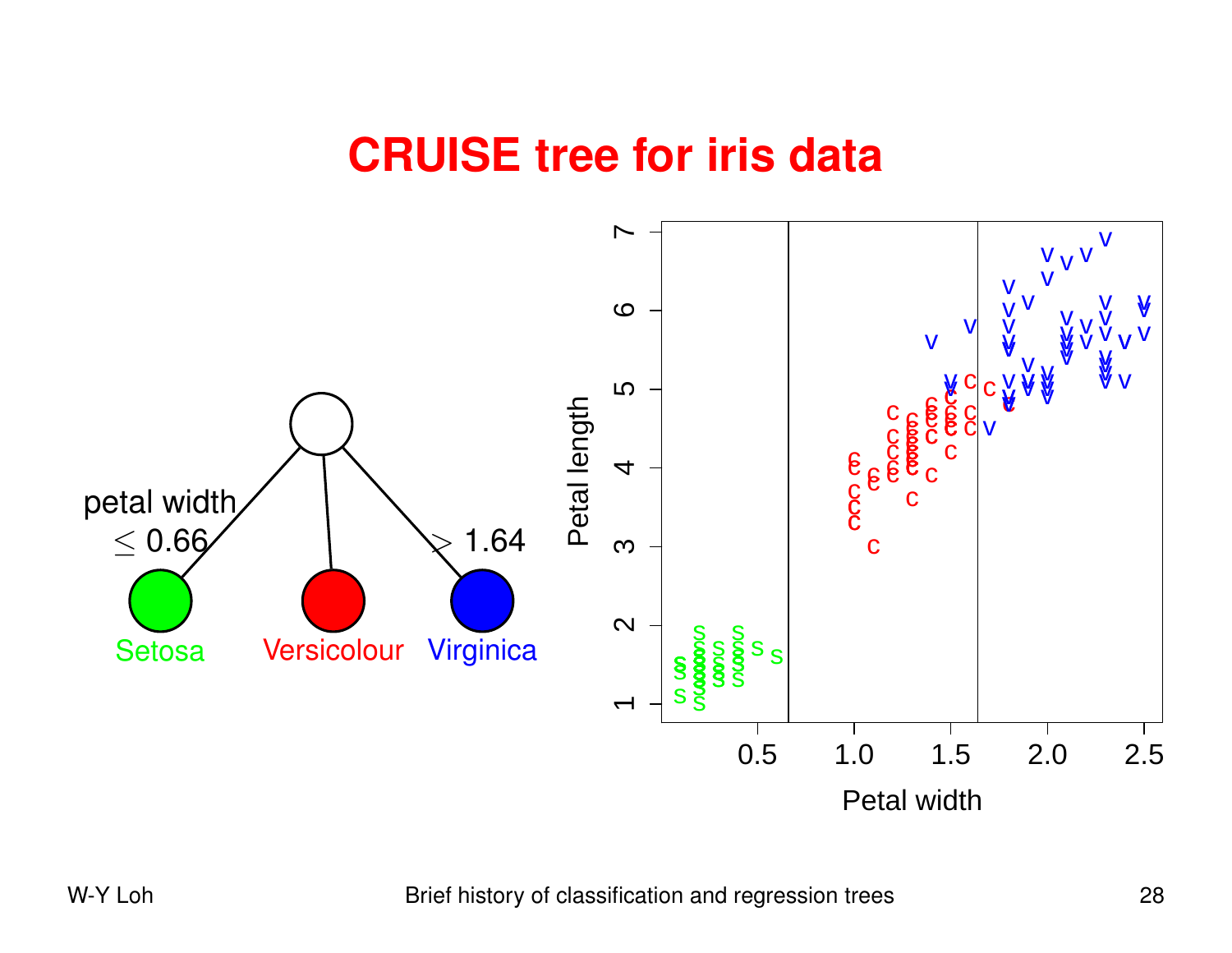## **GUIDE classification (Loh, 2009)**

- Three-level tests for split selection: univariate, pairwise interaction, and pairwise linear
- Two-deep search if split is due to interactions
- Nearest-neighbor and kernel node models
- Missing values treated as separate category for split selection
- Bagging and random forest models
- Importance scores and thresholds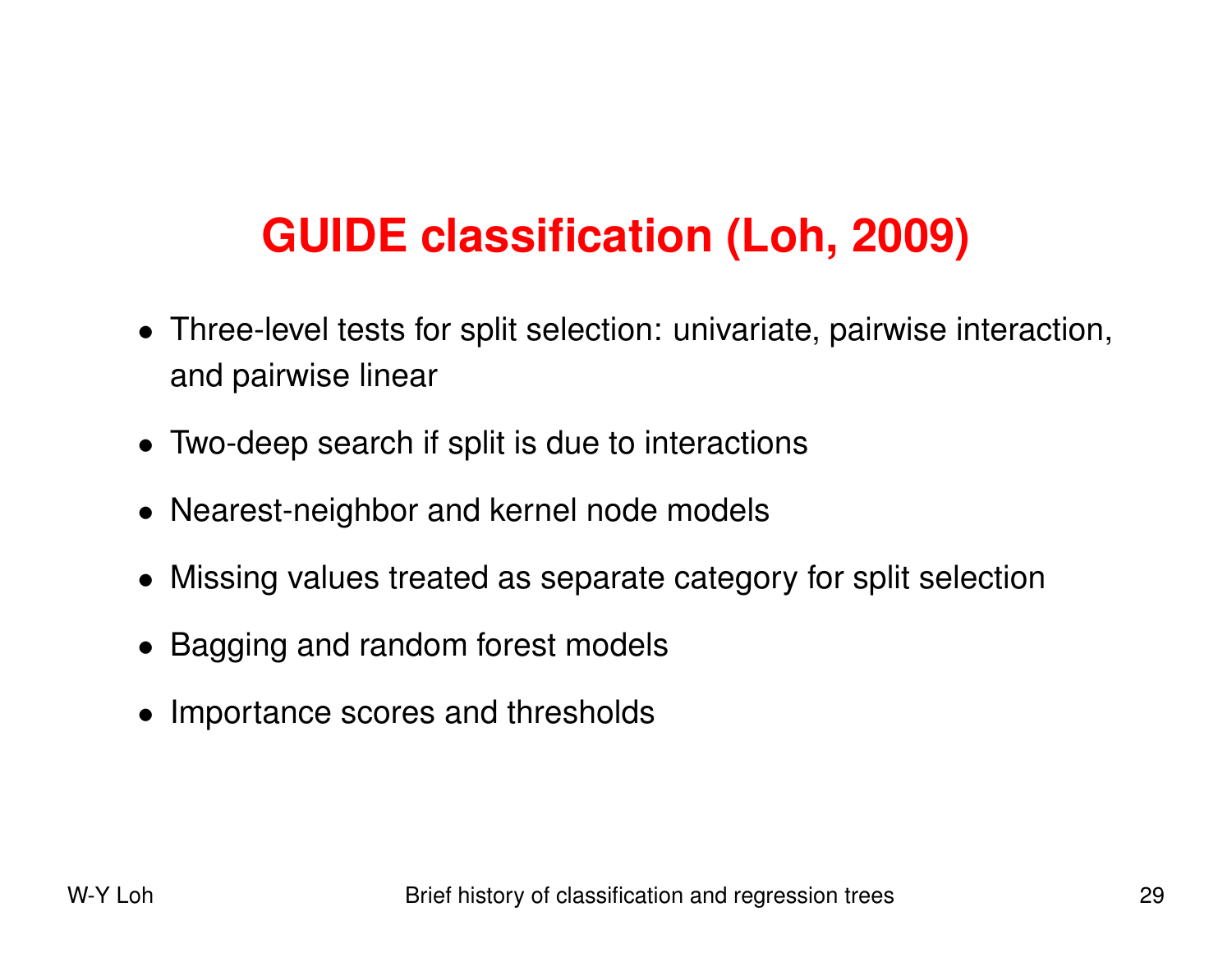### **Iris data**



#### W-Y Loh Brief history of classification and regression trees 30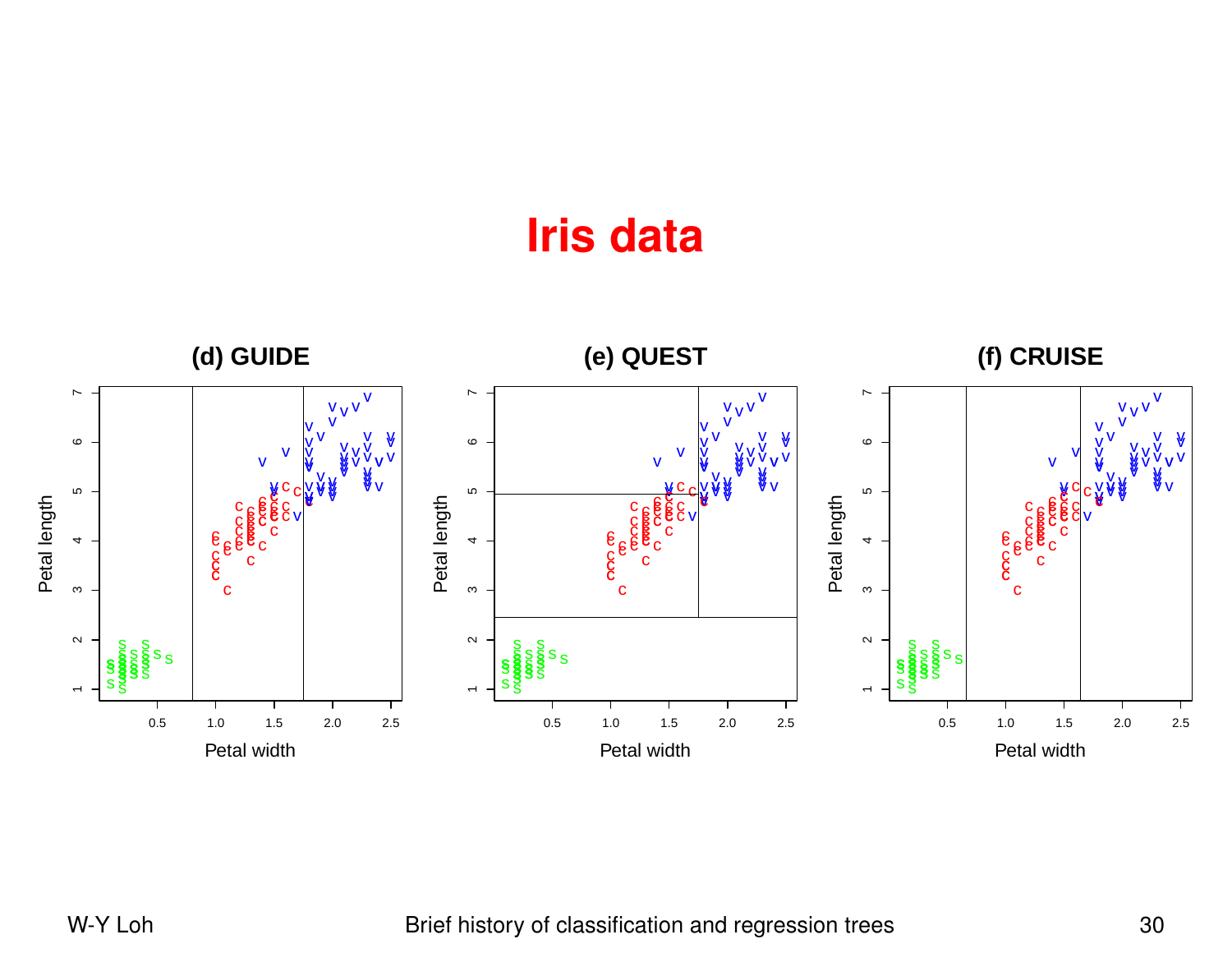### **RPART tree for car data (took 22 cpu hrs!)**



 $S_1$  = BMW, GMC, Hummer, Infiniti, Jaguar, Land-Rover, Lexus, Lincoln, Mazda, Mercedes, Porsche, Subaru;  $S_2$  = Cadillac, Chrysler, Kia, Mercury, Nissan;  $S_3$  = Audi, Kia, Mitsubishi, Nissan, Pontiac, Volkswagen, Volvo;  $S_4$  = Audi, Nissan, Volvo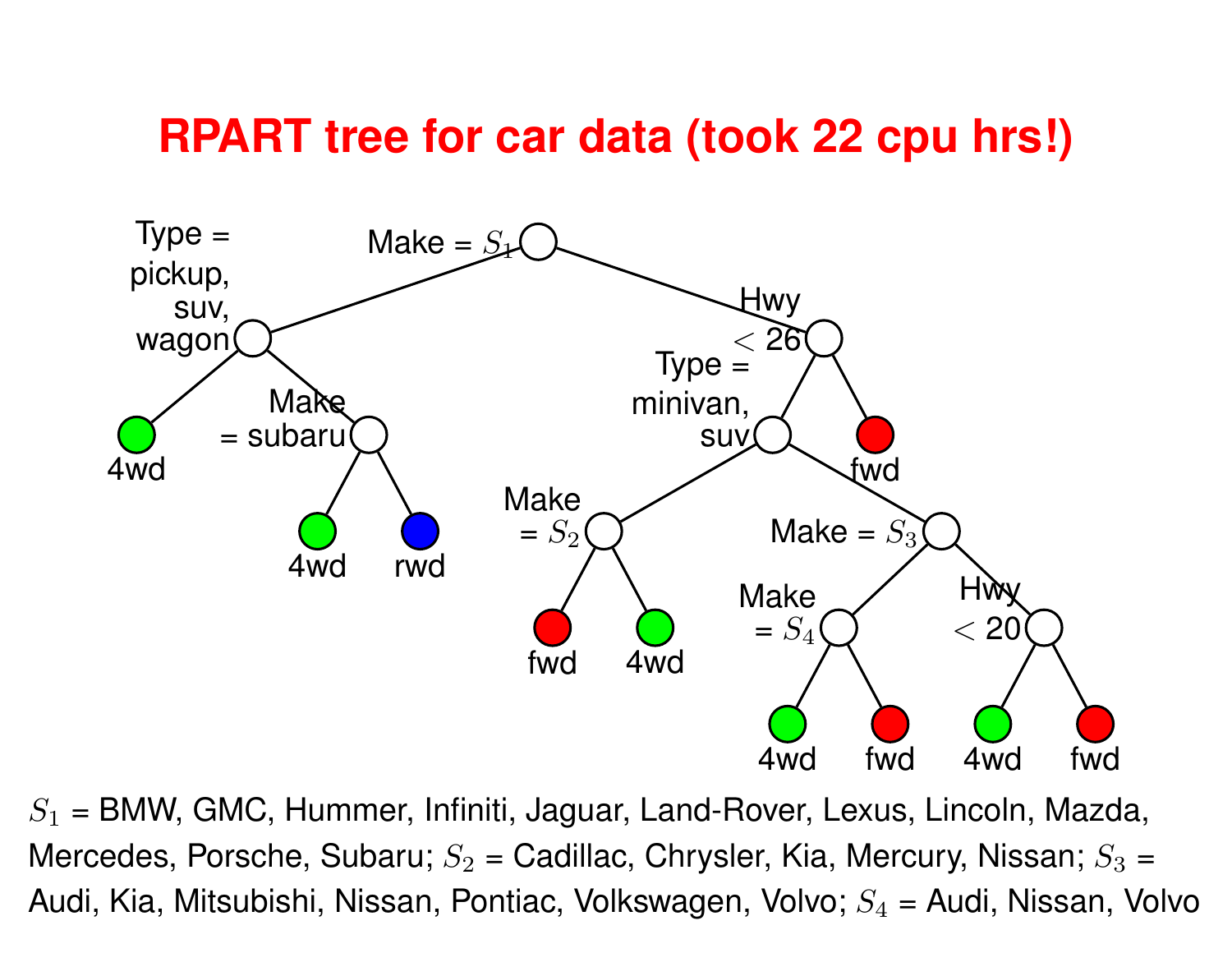### **GUIDE tree for car data (0.25 sec.)**



S <sup>=</sup> {Audi, BMW, Hummer, Infiniti, Isuzu, Jaguar, Jeep, Land-Rover, Lexus, Lincoln, Mercedes, Porsche, Subaru }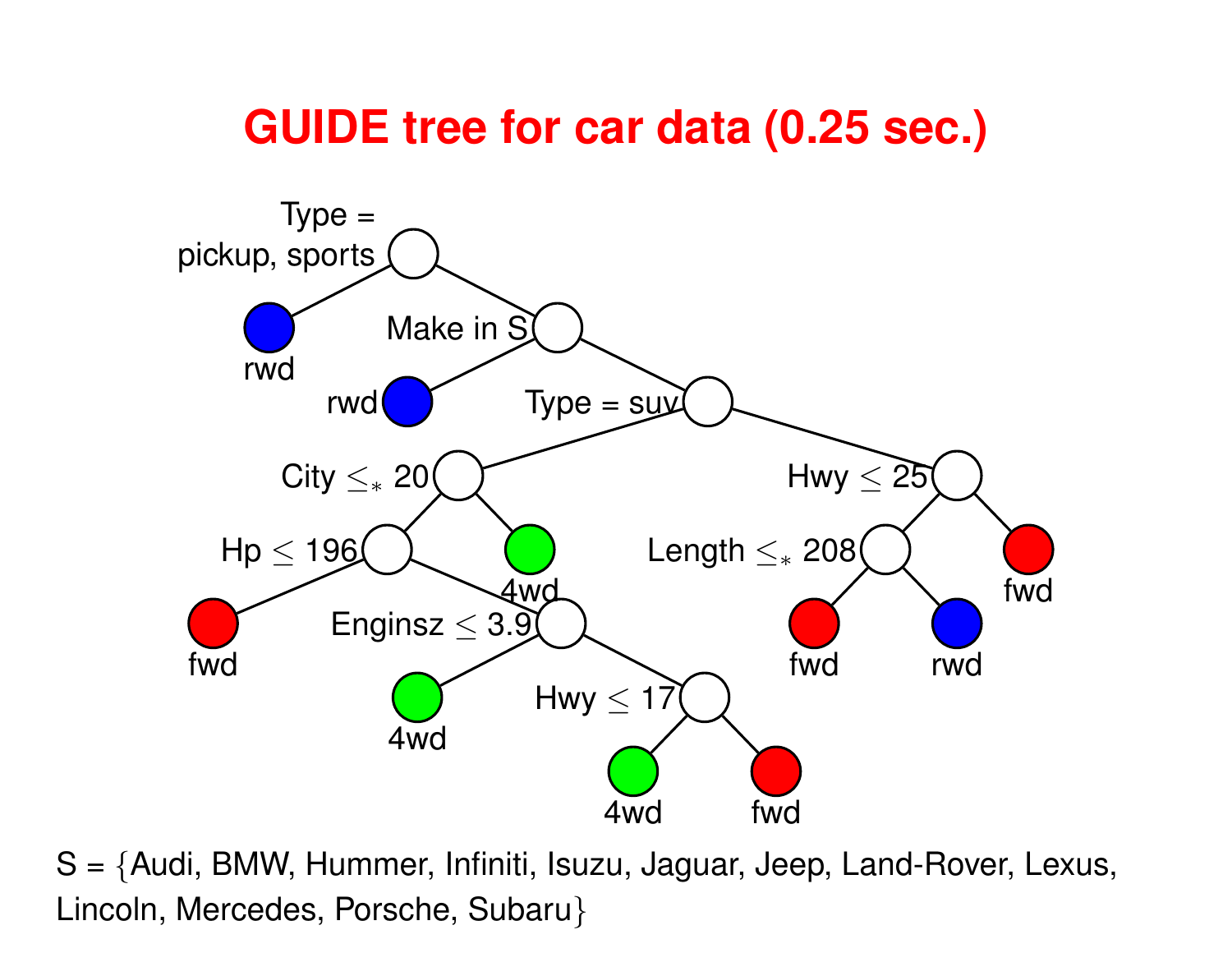### **Piecewise-linear regression tree**

![](_page_32_Figure_1.jpeg)

W-Y Loh Brief history of classification and regression trees 33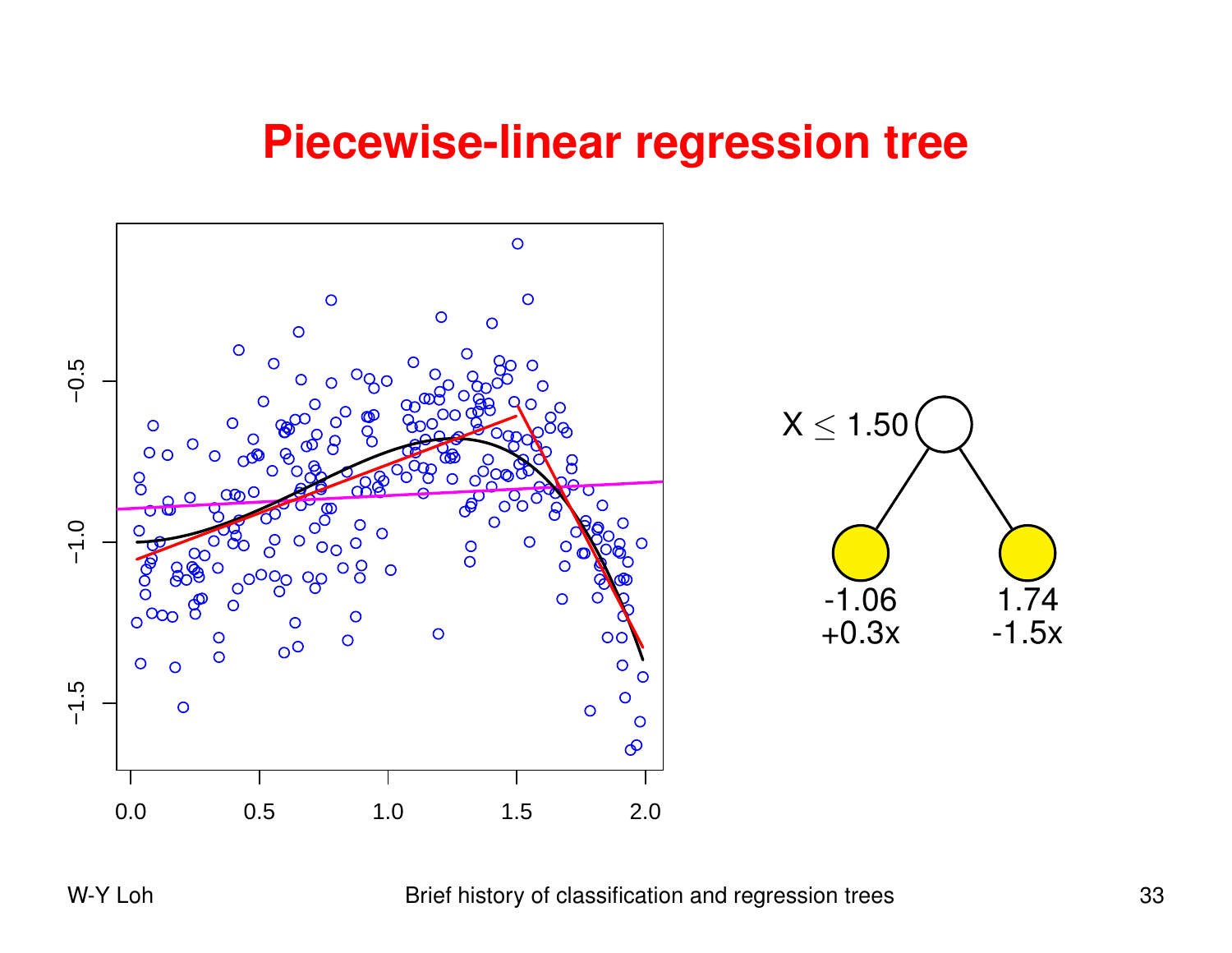# **M5 (Quinlan, 1992)**

- 1. First fit <sup>a</sup> piecewise-constant regression tree
- 2. Then fit <sup>a</sup> stepwise linear regression model to data in each node using split variables below the node

Torgo (1997) takes <sup>a</sup> similar approach, but allows kernel and nearest-neighbor models in terminal nodes.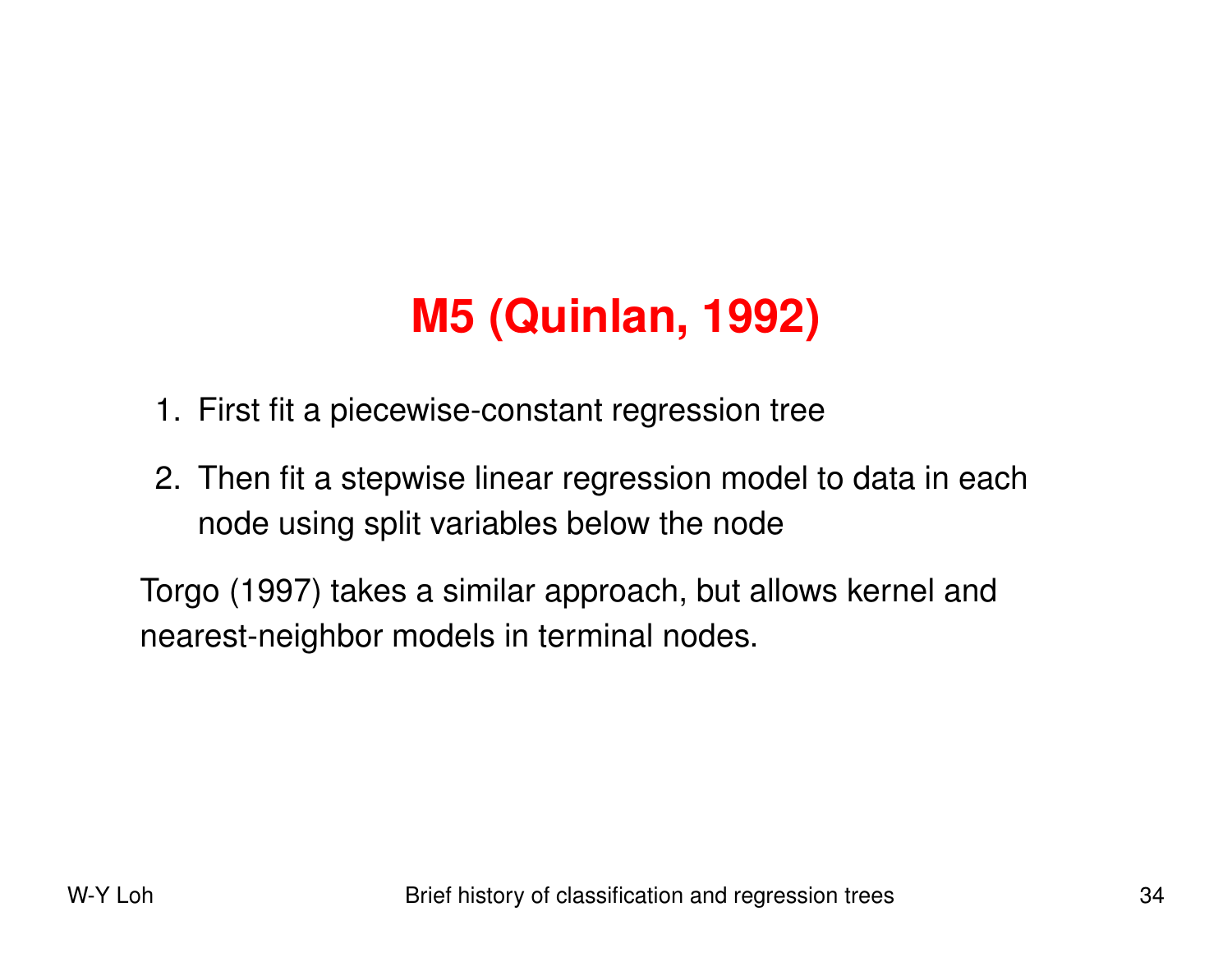## **GUIDE regression (Loh, 2002)**

- Classification techniques applied to residuals to fit regression trees
- Constant, multiple, stepwise, polynomial and ANCOVA model s
- Bootstrap bias correction for linear models
- Missing values treated as separate category for split selection
- For linear models, missing regressor values imputed with node means or fitted to separate constant models
- Bagging and random forest models
- Importance scores and thresholds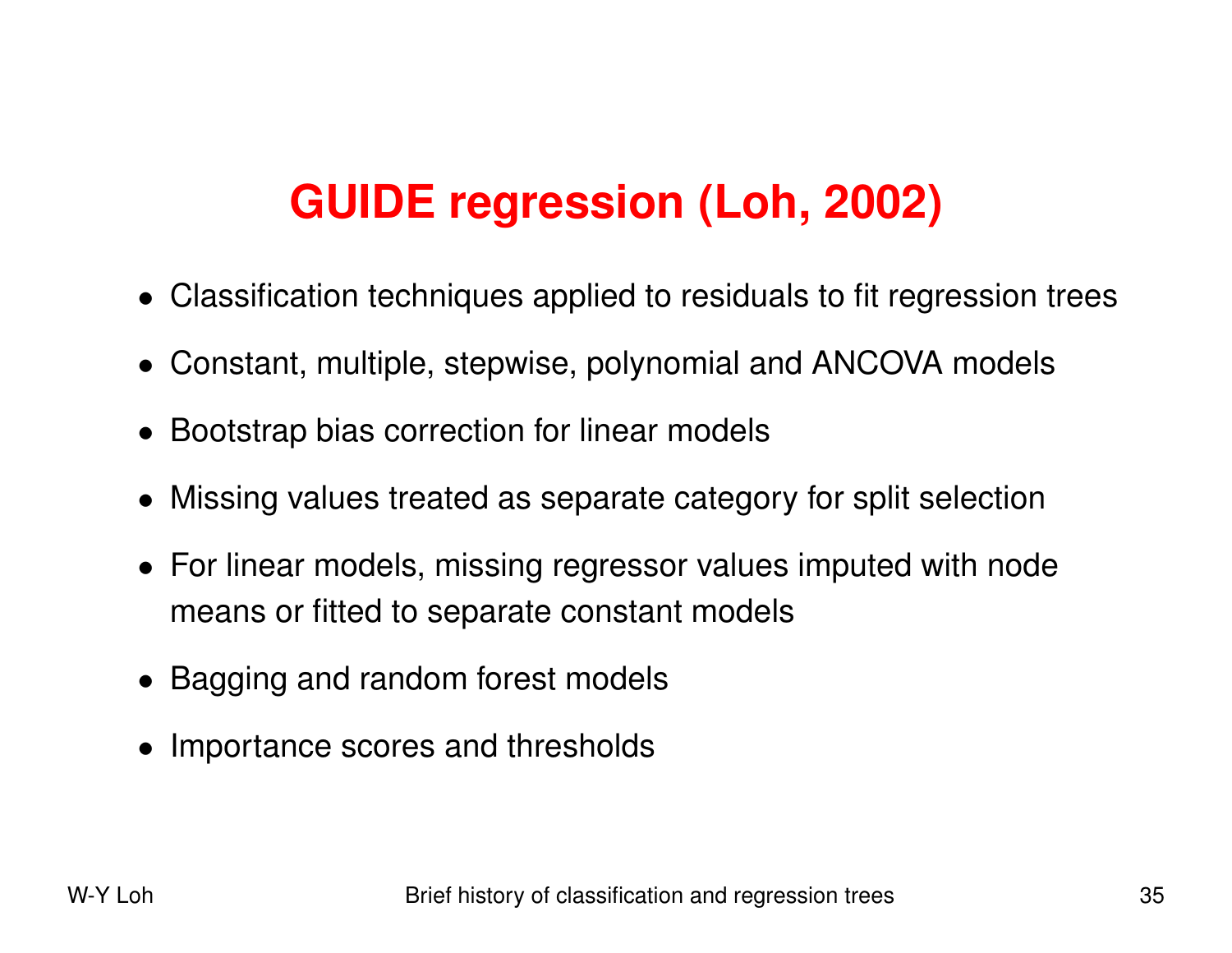## **GUIDE regression models**

- Quantile regression (Chaudhuri and Loh, 2002)
- Logistic regression (Chan and Loh, 2004)
- Poisson regression (Loh, 2006)
- Least-median of squares regression
- Longitudinal & multiresponse data (Loh and Zheng, 2013)
- Proportional hazards regression (Loh et al., 2015)
- Subgroup identification for differential treatment effects in randomized experiments (Loh et al., 2015)
- Detection of differential item functioning
- Propensity score matching and causal inference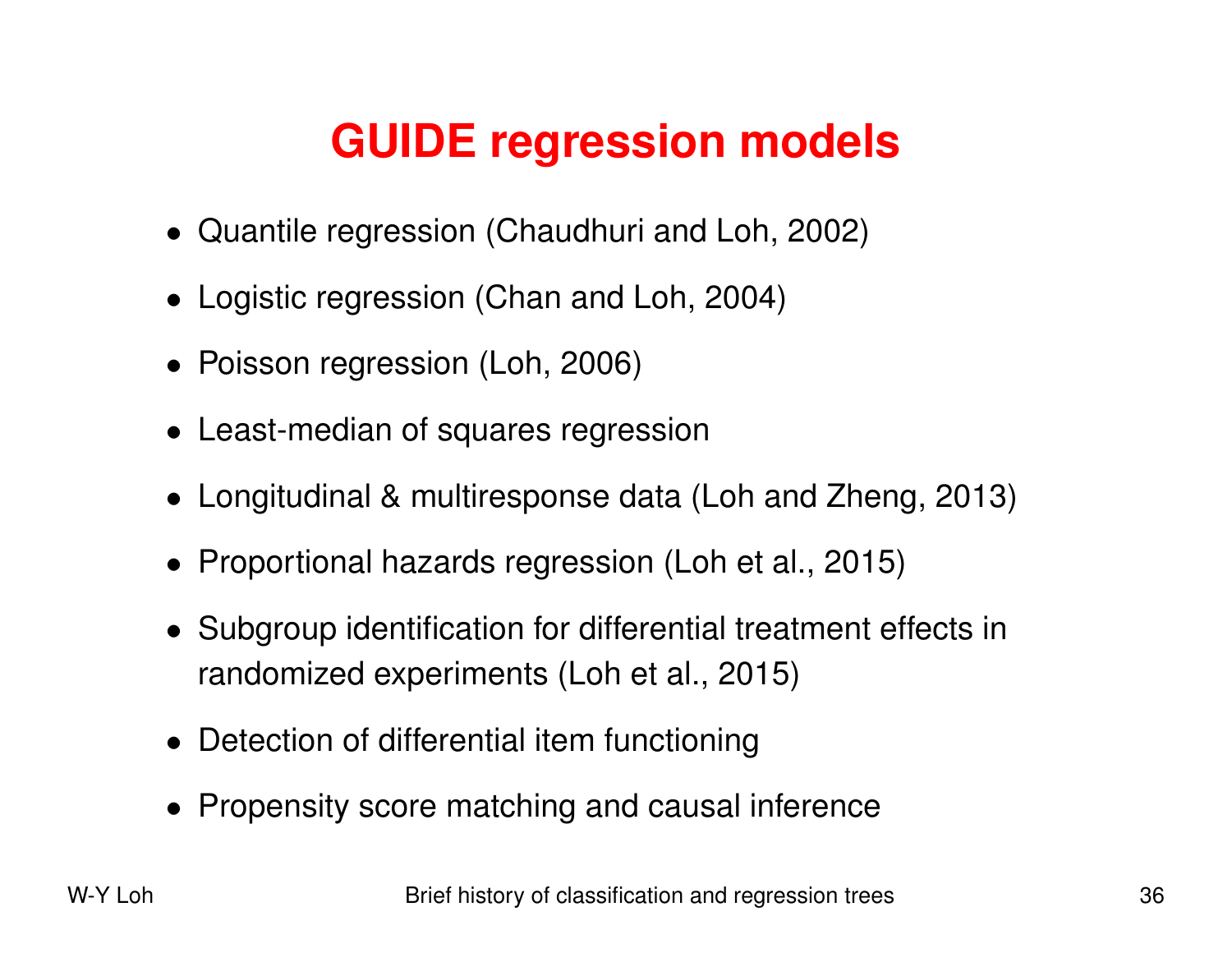# **Random forest (Breiman, 2001)**

- Large set of CART trees constructed from bootstrap samples
- At each node, split selected from <sup>a</sup> random subset of variable s
- Trees intentionally over-fitted (not pruned)
- Final predicted value is average of values from the trees
- Biased variable importance scores (Strobl et al., 2007)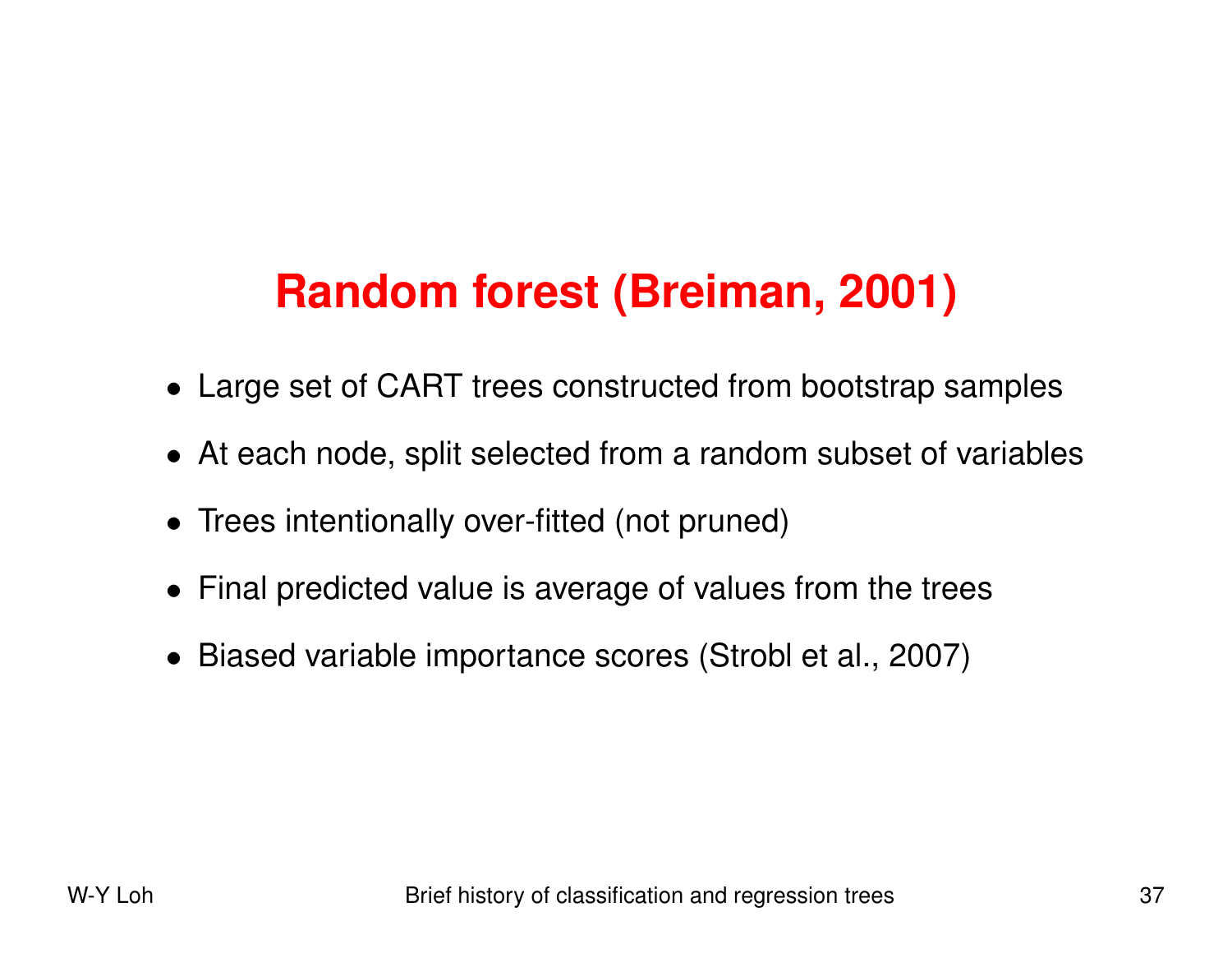# **Bayesian approaches (Denison et al., 1998; Chipman et al., 1998, 2002, 2010)**

- Prior distributions on set of tree models
- Stochastic search to find good models
- Tree with largest posterior likelihood selected
- Resulting trees are random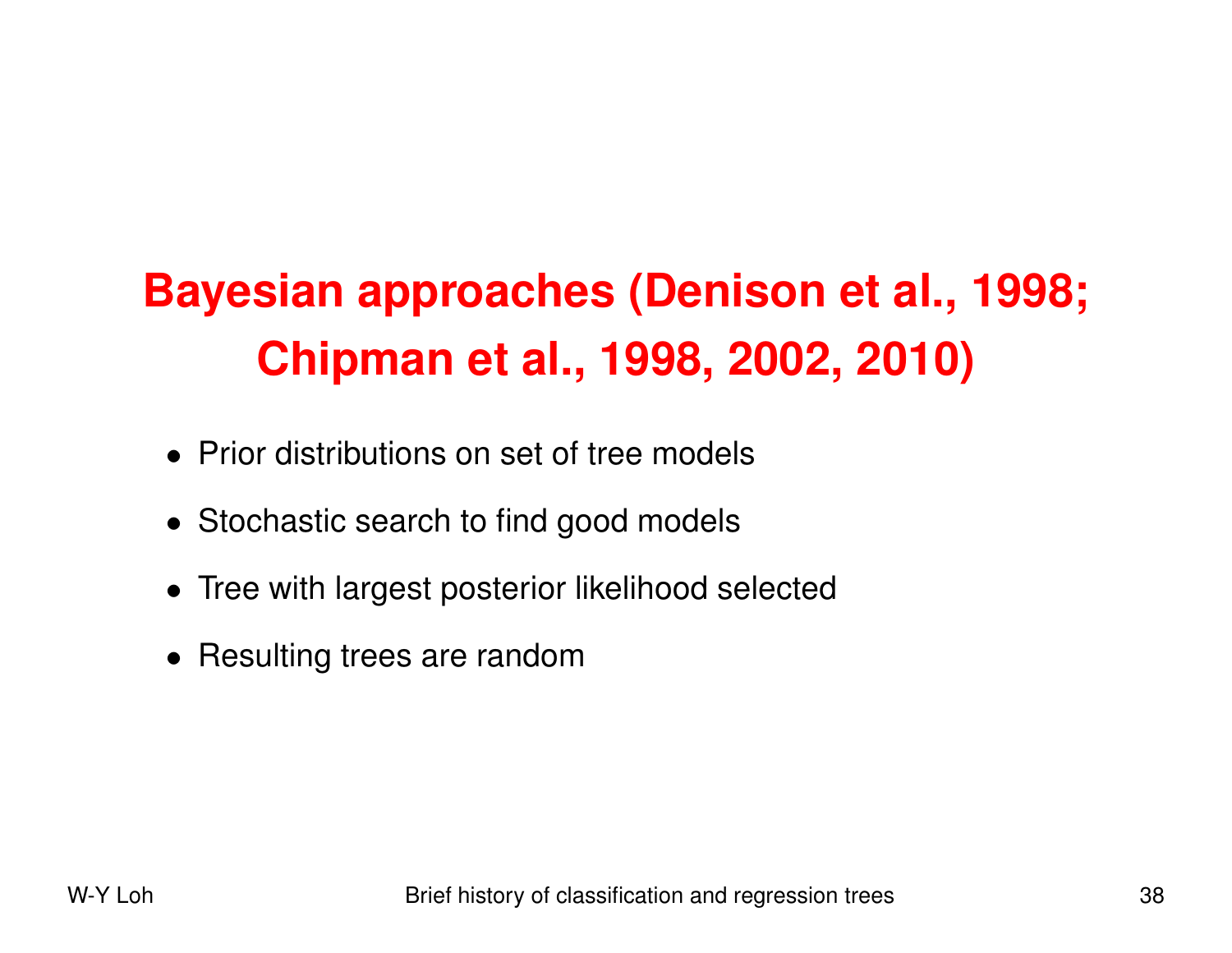## **Other randomized solutions**

- TARGET (Fan and Gray, 2005; Gray and Fan, 2008) uses genetic algorithms for tree construction.
- *Extremely randomized trees* (Guerts et al., 2006) select splits from randomly picked subsets of split variables and split points.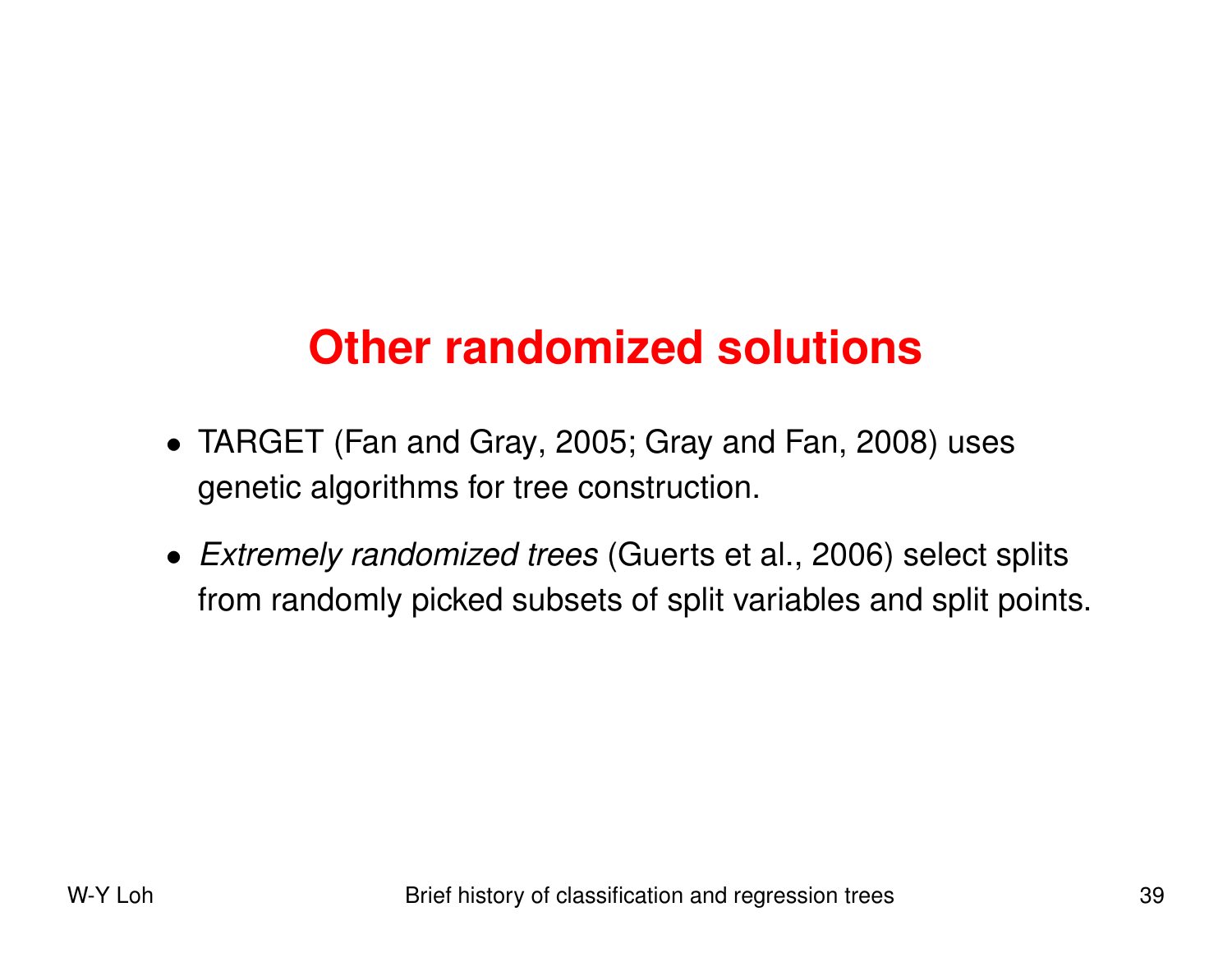# **PARTY: unbiased variable selection based on permutation tests**

- CTREE (Hothorn et al., 2006)
	- **–** Limited to classification and piecewise-constant regression
	- **–** Surrogate splits for missing values
	- **–** Response may be univariate, multivariate, ordinal, or censored
- MOB (Zeileis et al., 2008)
	- **–** Least-squares, logistic, and parametric survival models
	- $-$  Based on tests of randomness of residual process along each  $X$
	- **–** Bonferroni adjustment of p-values to determine stopping
	- **–** No method for missing values (na.action defaults to na.omit )
	- **–** Not unbiased if <sup>X</sup> variables are used for fitting and splitting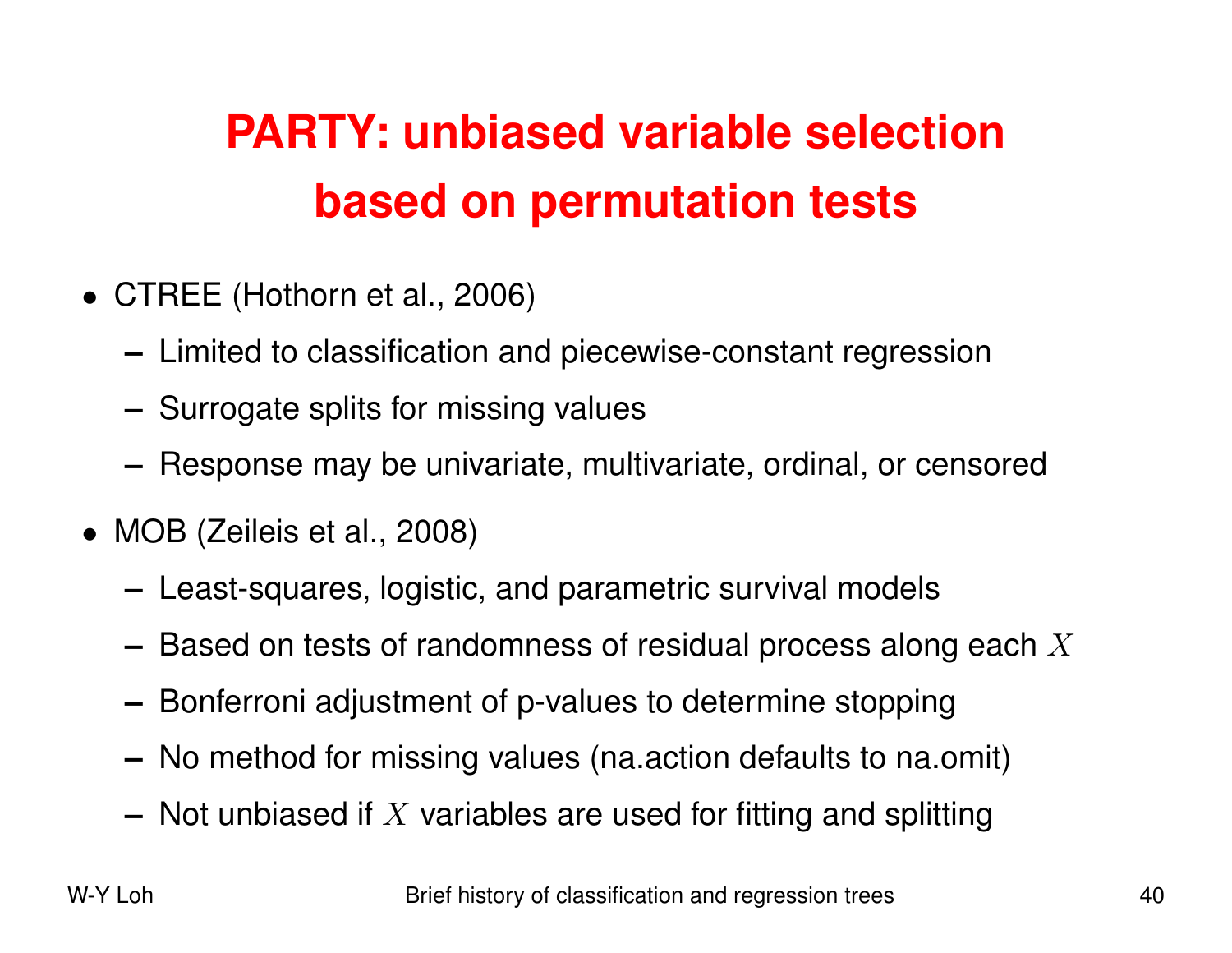# **Resurgent interest in trees: subgroup identification for differential treatment effects**

- RTA (Dusseldorp and Meulman, 2004)
- STIMA (Dusseldorp et al., 2010)
- Interaction trees (Su et al., 2008, 2009)
- Virtual twins (Foster et al., 2011)
- SIDES (Lipkovich et al., 2011)
- QUINT (Dusseldorp and Van Mechelen, 2014)
- GUIDE (Loh et al., 2015)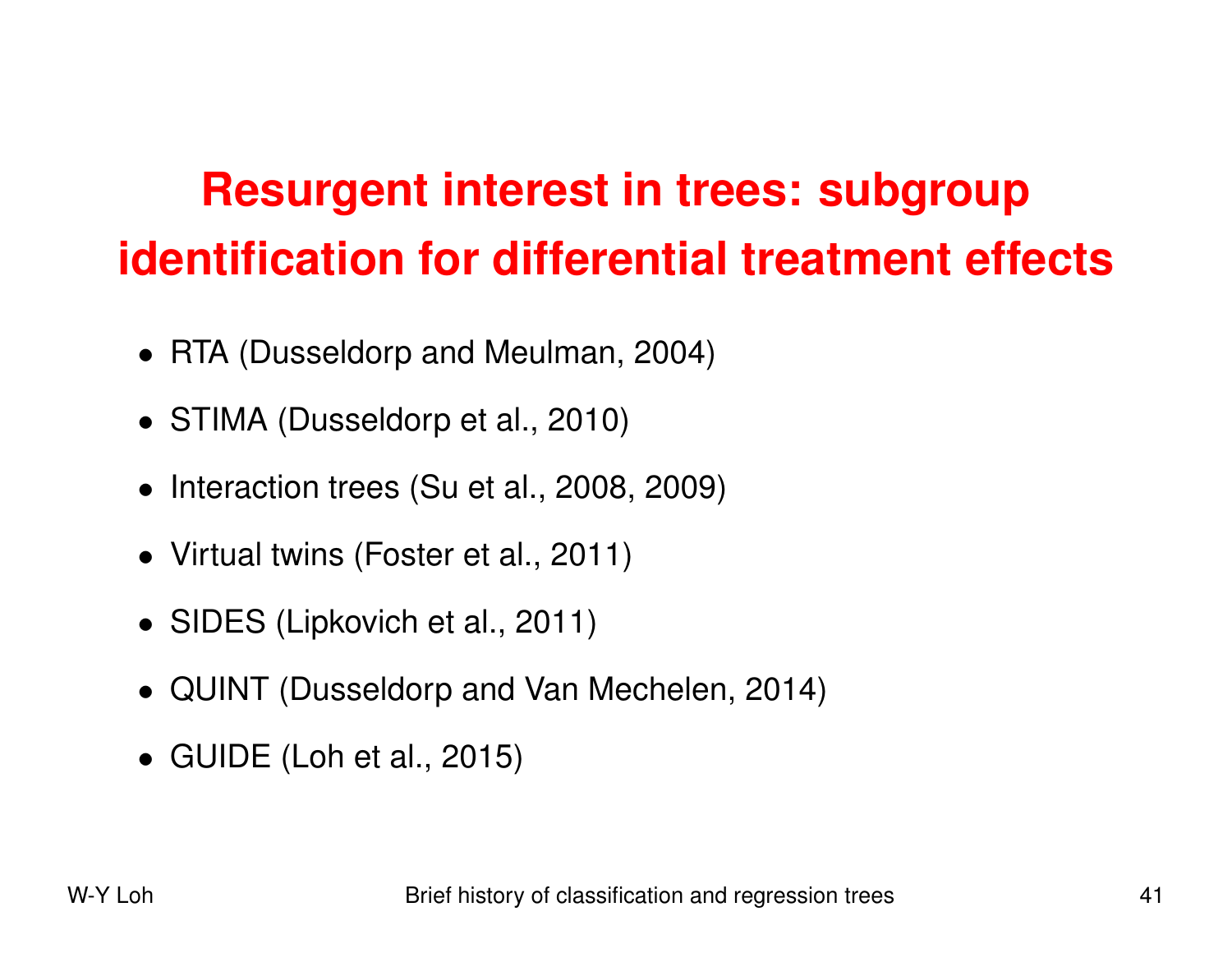# **Comment on Loh (2014) by Strobl (2014) regarding unbiased variable selection**

*"One should think that the results shown here and in many previous studies . . . are so clear that any statistically educated person should never want to use <sup>a</sup> biased recursive partitioning algorithm again.*

*Yet I encounter so many cases where biased recursive partitioning algorithms are still employed both in applied and methodological publications.*

I really wonder why this is the case. Does it mean that the authors *of those publications don't consider variable selection bias an issue of concern, or willingly ignore decades of research?"*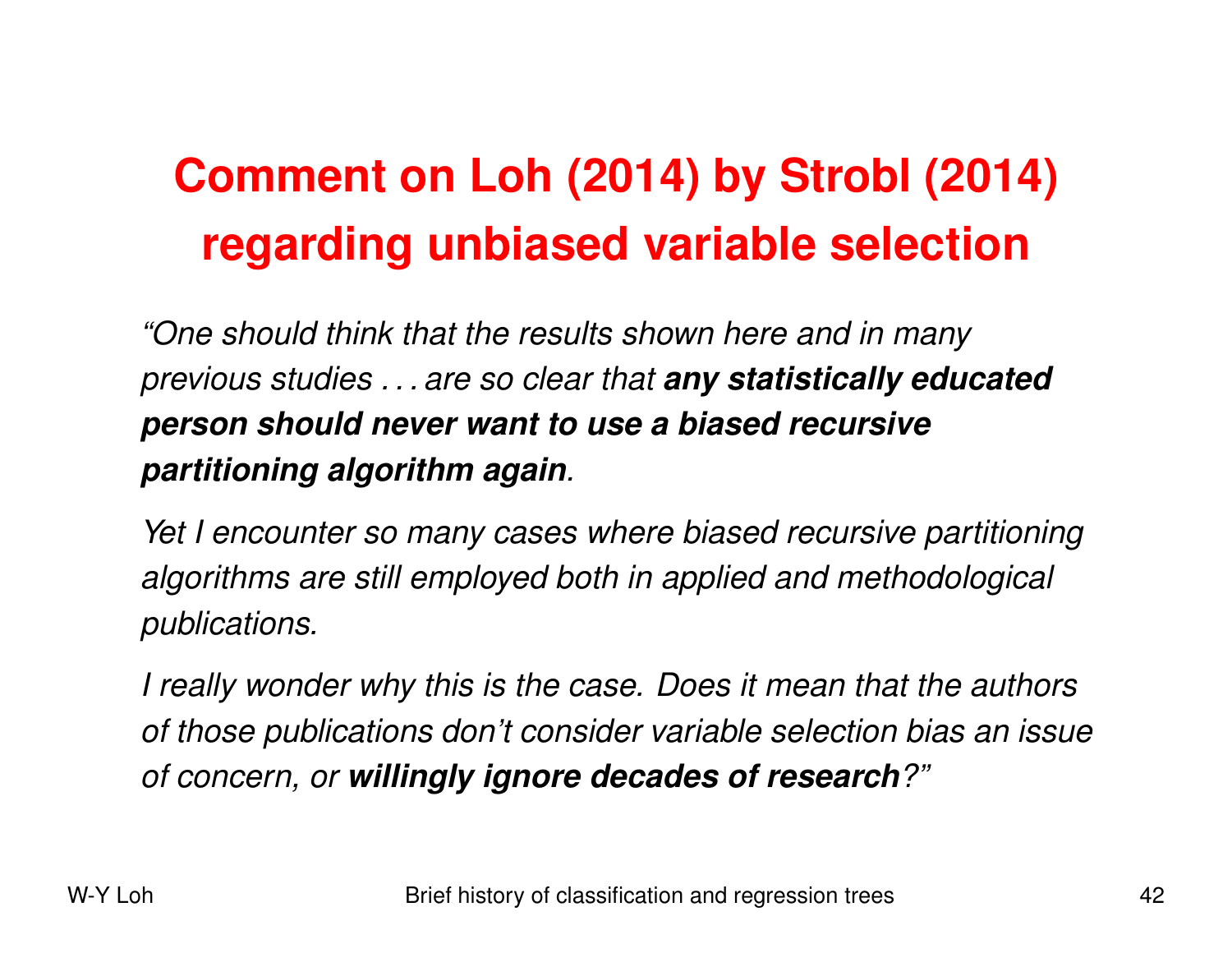### **References**

Alexander, W. P. and Grimshaw, S. D. (1996). Treed regression. *Journal of Computational and Graphical Statistics*, 5:156–175.

Breiman, L. (2001). Random forests. *Machine Learning*, 45:5–32.

Breiman, L., Friedman, J. H., Olshen, R. A., and Stone, C. J. (1984). *Classification and Regression Trees*. Chapman & Hall/CRC.

Chan, K.-Y. and Loh, W.-Y. (2004). LOTUS: An algorithm for building accurate and comprehensible logistic regression trees. *Journal of Computational and Graphical Statistics*, 13:826–852.

Chaudhuri, P. and Loh, W.-Y. (2002). Nonparametric estimation of conditional quantiles using quantile regression trees. *Bernoulli*, 8:561–576.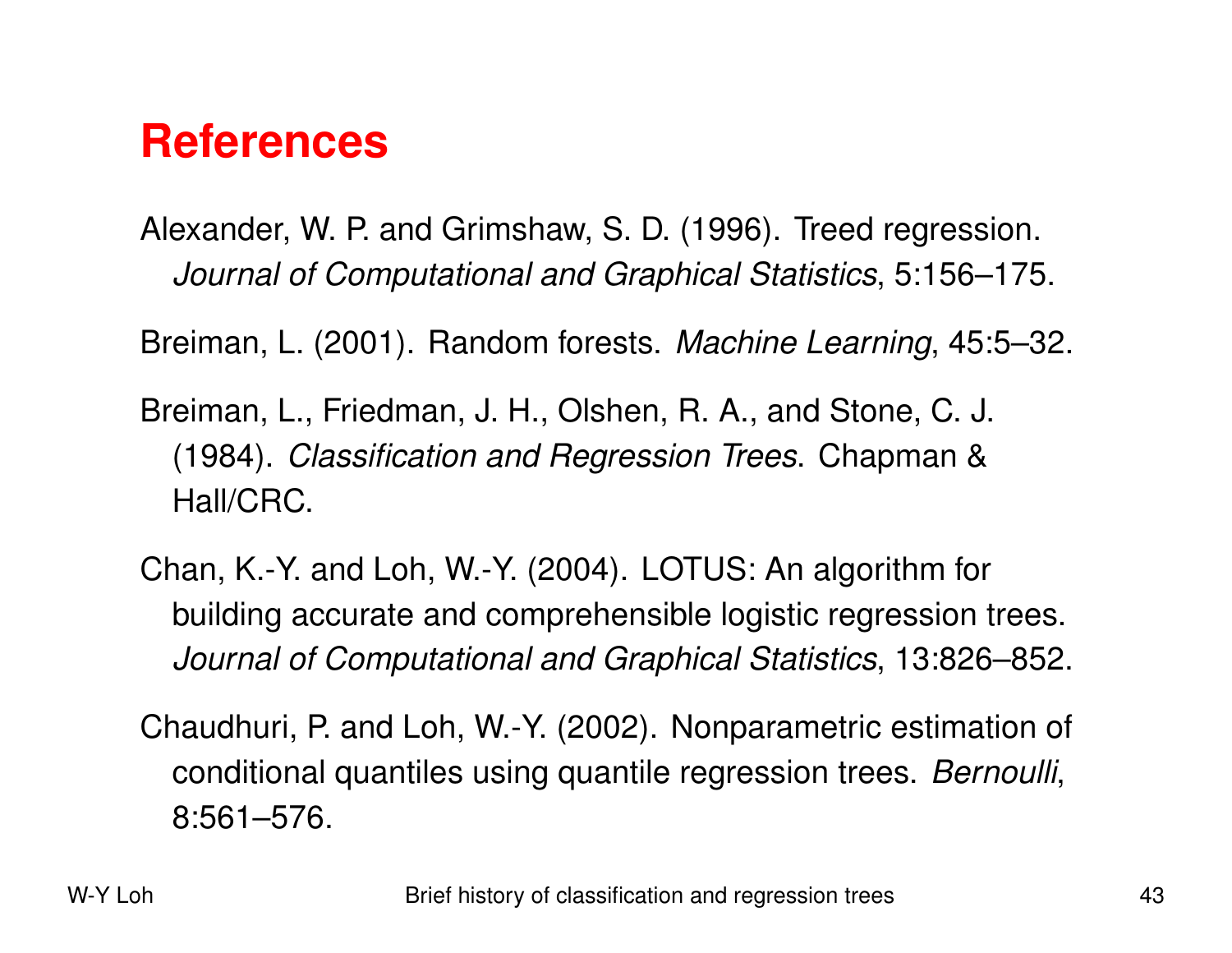Chipman, H. A., George, E. I., and McCulloch, R. E. (1998). Bayesian CART model search. *Journal of the American Statistical Association*, 93:935–948.

Chipman, H. A., George, E. I., and McCulloch, R. E. (2002). Bayesian treed models. *Machine Learning*, 48:299–320.

Chipman, H. A., George, E. I., and McCulloch, R. E. (2010). BART: Bayesian additive regression trees. *Annals of Applied Statistics*, 4:266–298.

- Ciampi, A. (1991). Generalized regression trees. *Computational Statistics and Data Analysis*, 12:57–78.
- Ciampi, A., Hogg, S. A., McKinney, S., and Thiffault, J. (1988). RECPAM: <sup>a</sup> computer program for recursive partition and amalgamation for censored survival data and other situations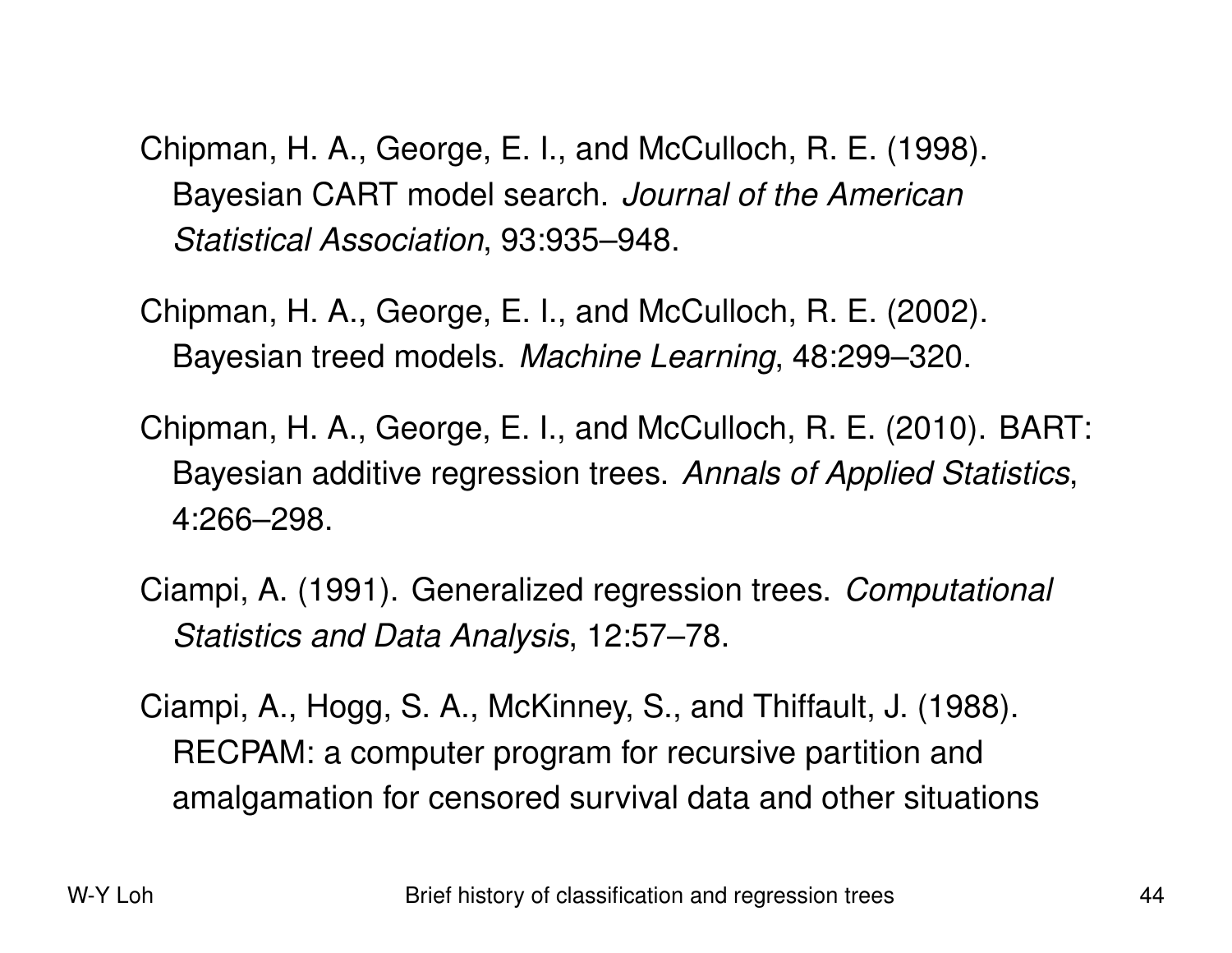frequently occurring in biostatistics. *Computer Methods and Programs in Biomedicine*, 26:239–256.

- Davis, R. B. and Anderson, J. R. (1989). Exponential survival trees. *Statistics in Medicine*, 8:947–961.
- De'ath, G. (2002). Multivariate regression trees: <sup>a</sup> new technique for modeling species-environment relationships. *Ecology*, 83:1105–1117.
- Denison, D. G. T., Mallick, B. K., and Smith, A. F. M. (1998). A Bayesian CART algorithm. *Biometrika*, 85:363–377.
- Dusseldorp, E., Conversano, C., and Van Os, B. J. (2010). Combining an additive and tree-based regression model simultaneously: STIMA. *Journal of Computational and Graphical Statistics*, 19:514–530.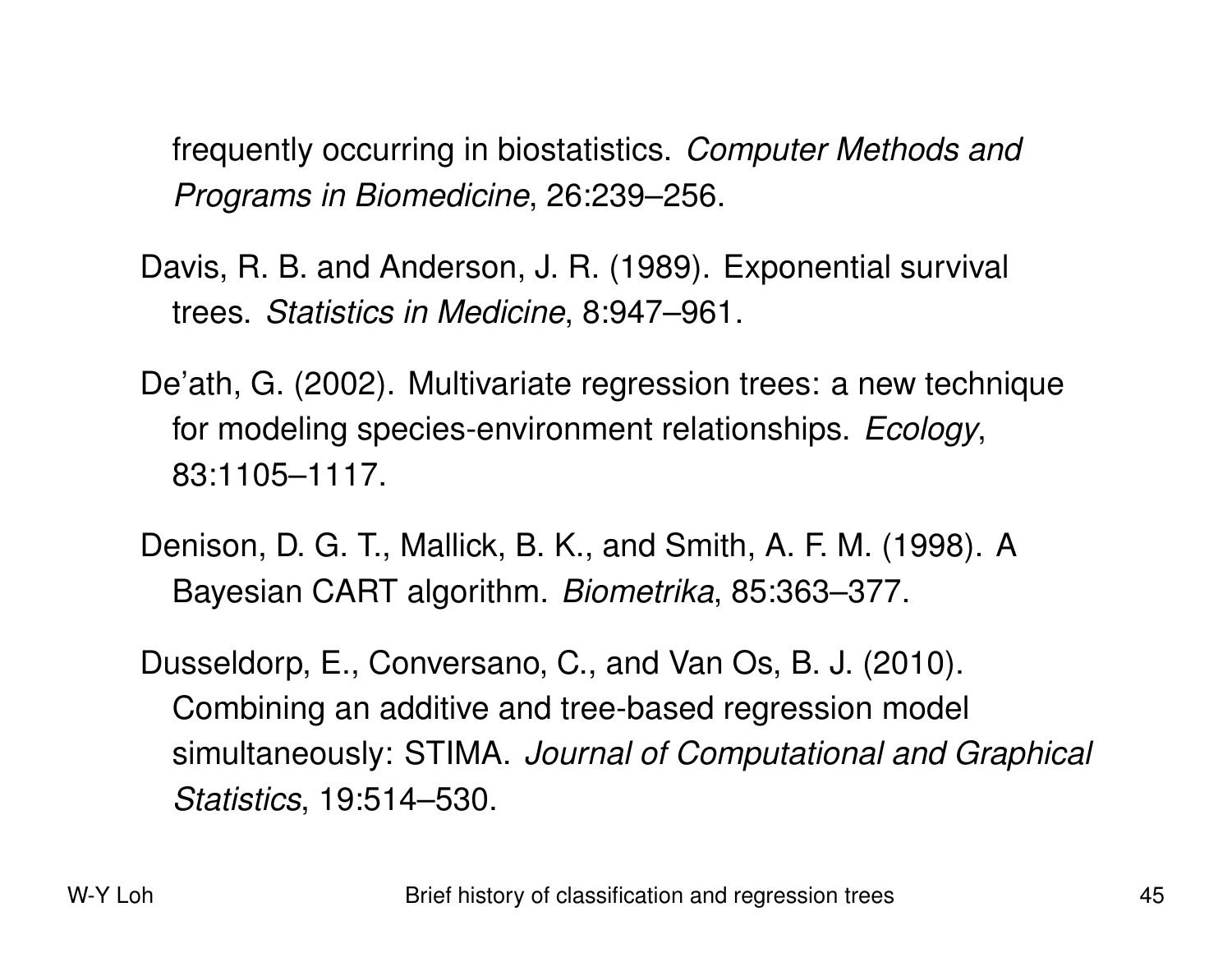Dusseldorp, E. and Meulman, J. J. (2004). The regression trunk approach to discover treatment covariate interaction. *Psychometrika*, 69:355–374.

Dusseldorp, E. and Van Mechelen, I. (2014). Qualitative interaction trees: <sup>a</sup> tool to identify qualitative treatment-subgroup interactions. *Statistics in Medicine*, 33:219–237.

Fan, G. and Gray, J. B. (2005). Regression tree analysis usin g TARGET. *Journal of Computational and Graphical Statistics*, 14:1–13.

Foster, J. C., Taylor, J. M. G., and Ruberg, S. J. (2011). Subgroup identification from randomized clinical trial data. *Statistics in Medicine*, 30:2867–2880.

Gordon, L. and Olshen, R. A. (1985). Tree-structured survival analysis. *Cancer Treatment Reports*, 69:1065–1069.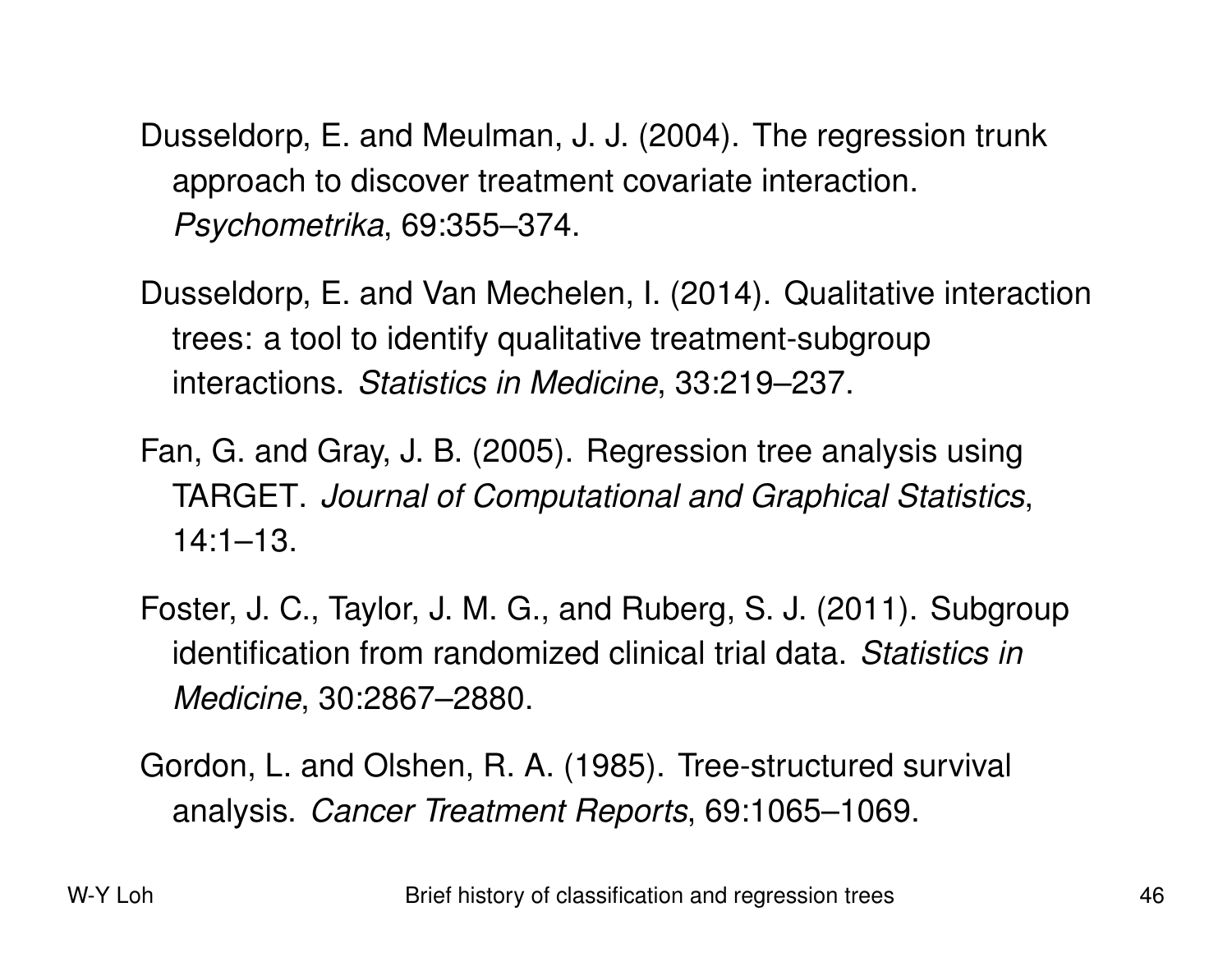- Gray, J. B. and Fan, G. (2008). Classification tree analysis using TARGET. *Computational Statistics and Data Analysis*, 52:1362–1372.
- Guerts, P., Ernst, D., and Wehenkel, L. (2006). Extremely randomized trees. *Macine Learning*, 63:3–42.
- Hothorn, T., Hornik, K., and Zeileis, A. (2006). Unbiased recursive partitioning: <sup>a</sup> conditional inference framework. *Journal of Computational and Graphical Statistics*, 15:651–674.
- Kass, G. V. (1980). An exploratory technique for investigating large quantities of categorical data. *Applied Statistics*, 29:119–127.
- Kim, H. and Loh, W.-Y. (2001). Classification trees with unbiased multiway splits. *Journal of the American Statistical Association*, 96:589–604.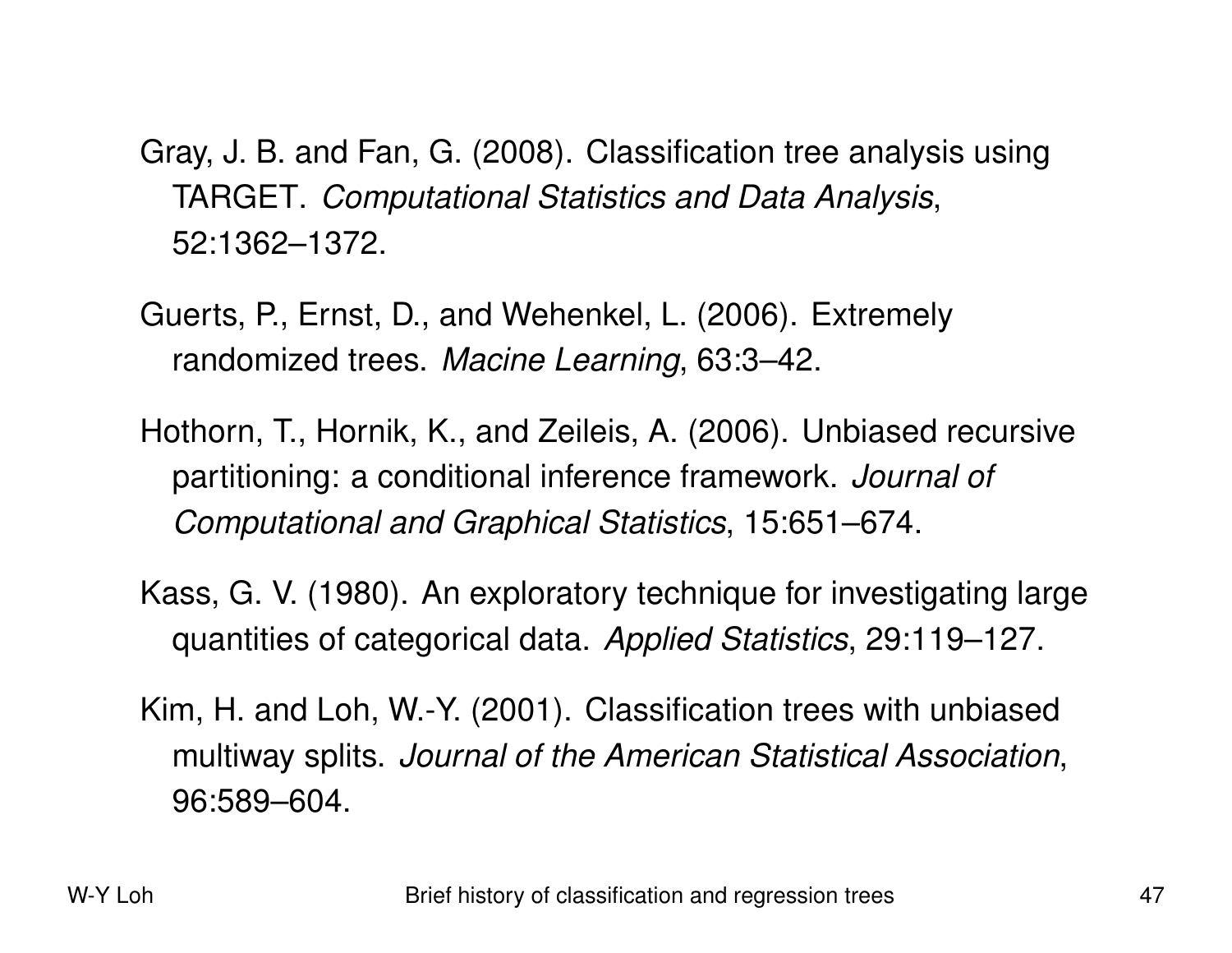Kim, H. and Loh, W.-Y. (2003). Classification trees with bivariate linear discriminant node models. *Journal of Computational and Graphical Statistics*, 12:512–530.

LeBlanc, M. and Crowley, J. (1992). Relative risk trees for censored survival data. *Biometrics*, 48:411–425.

- Lee, S. K. (2005). On generalized multivariate decision tree by using GEE. *Computational Statistics and Data Analysis*, 49:1105–1119.
- Lipkovich, I., Dmitrienko, A., Denne, J., and Enas, G. (2011). Subgroup identification based on differential effect search — <sup>a</sup> recursive partitioning method for establishing response t o treatment in patient subpopulations. *Statistics in Medicine*, 30:2601–2621.

Loh, W.-Y. (2002). Regression trees with unbiased variable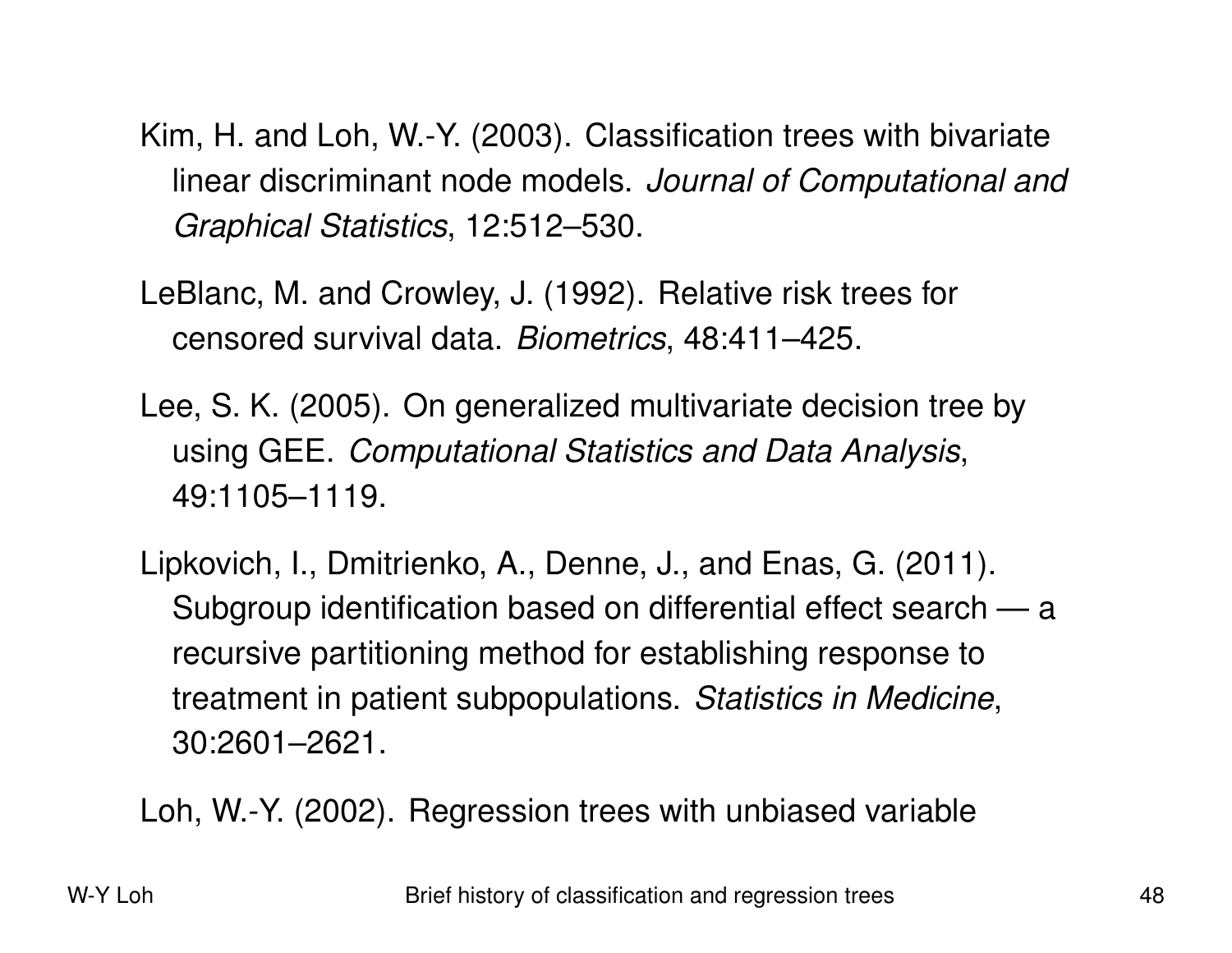selection and interaction detection. *Statistica Sinica*, 12:361–386.

- Loh, W.-Y. (2006). Regression tree models for designed experiments. In Rojo, J., editor, *Second E. L. Lehmann Symposium*, volume 49 of *IMS Lecture Notes-Monograph Series*, pages 210–228. Institute of Mathematical Statistics.
- Loh, W.-Y. (2009). Improving the precision of classification trees. *Annals of Applied Statistics*, 3:1710–1737.
- Loh, W.-Y. (2014). Fifty years of classification and regression trees (with discussion). *International Statistical Review*, 34:329–370.
- Loh, W.-Y., He, X., and Man, M. (2015). A regression tree approach to identifying subgroups with differential treatment effects. *Statistics in Medicine*, 34:1818–1833.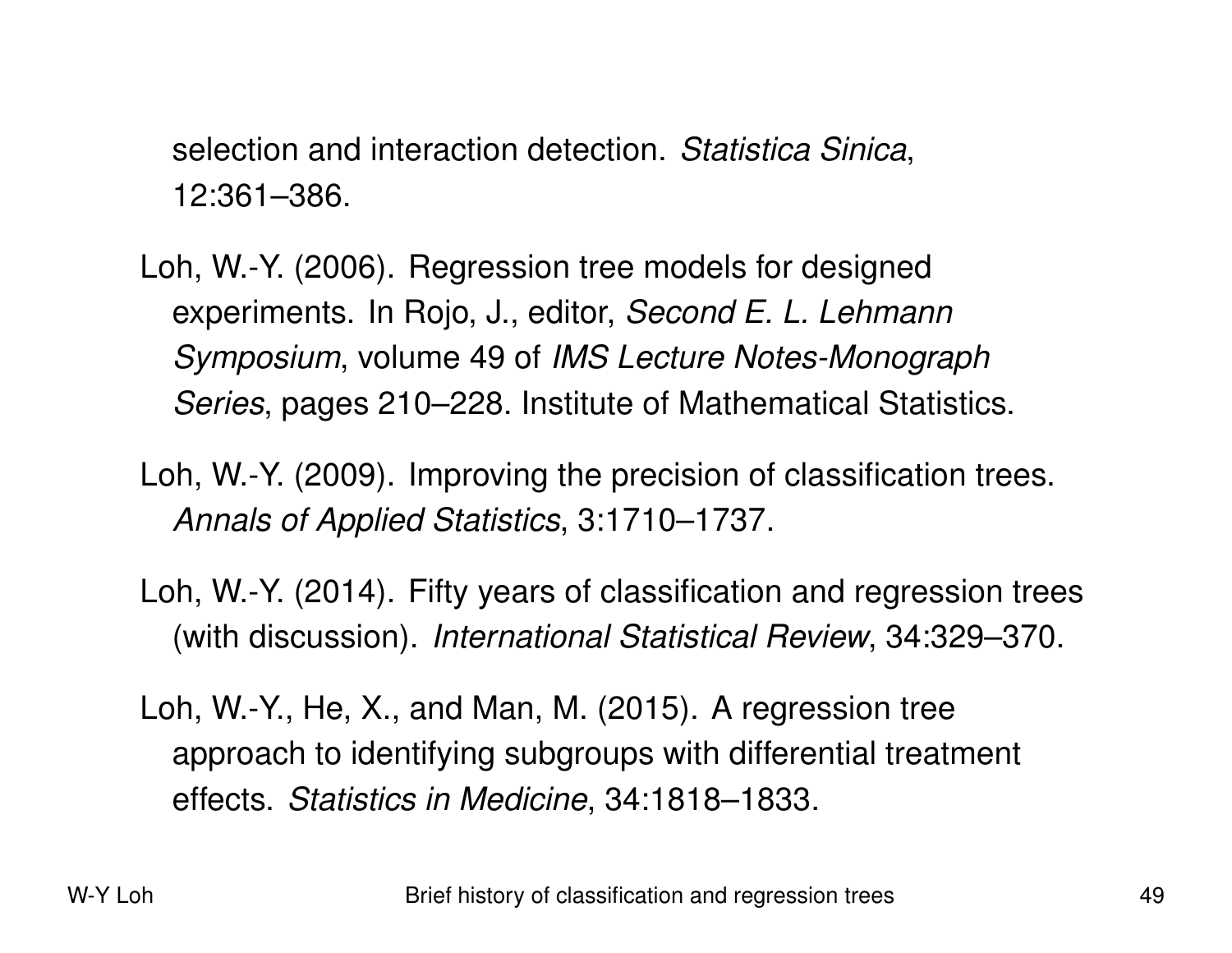- Loh, W.-Y. and Shih, Y.-S. (1997). Split selection methods for classification trees. *Statistica Sinica*, 7:815–840.
- Loh, W.-Y. and Vanichsetakul, N. (1988). Tree-structured classification via generalized discriminant analysis (wit h discussion). *Journal of the American Statistical Association*, 83:715–728.
- Loh, W.-Y. and Zheng, W. (2013). Regression trees for longitudinal and multiresponse data. *Annals of Applied Statistics*, 7:495–522.
- Messenger, R. and Mandell, L. (1972). A modal search technique for predictive nominal scale multivariate analysis. *Journal of the American Statistical Association*, 67:768–772.
- Morgan, J. N. and Sonquist, J. A. (1963). Problems in the analysis of survey data, and <sup>a</sup> proposal. *Journal of the American Statistical Association*, 58:415–434.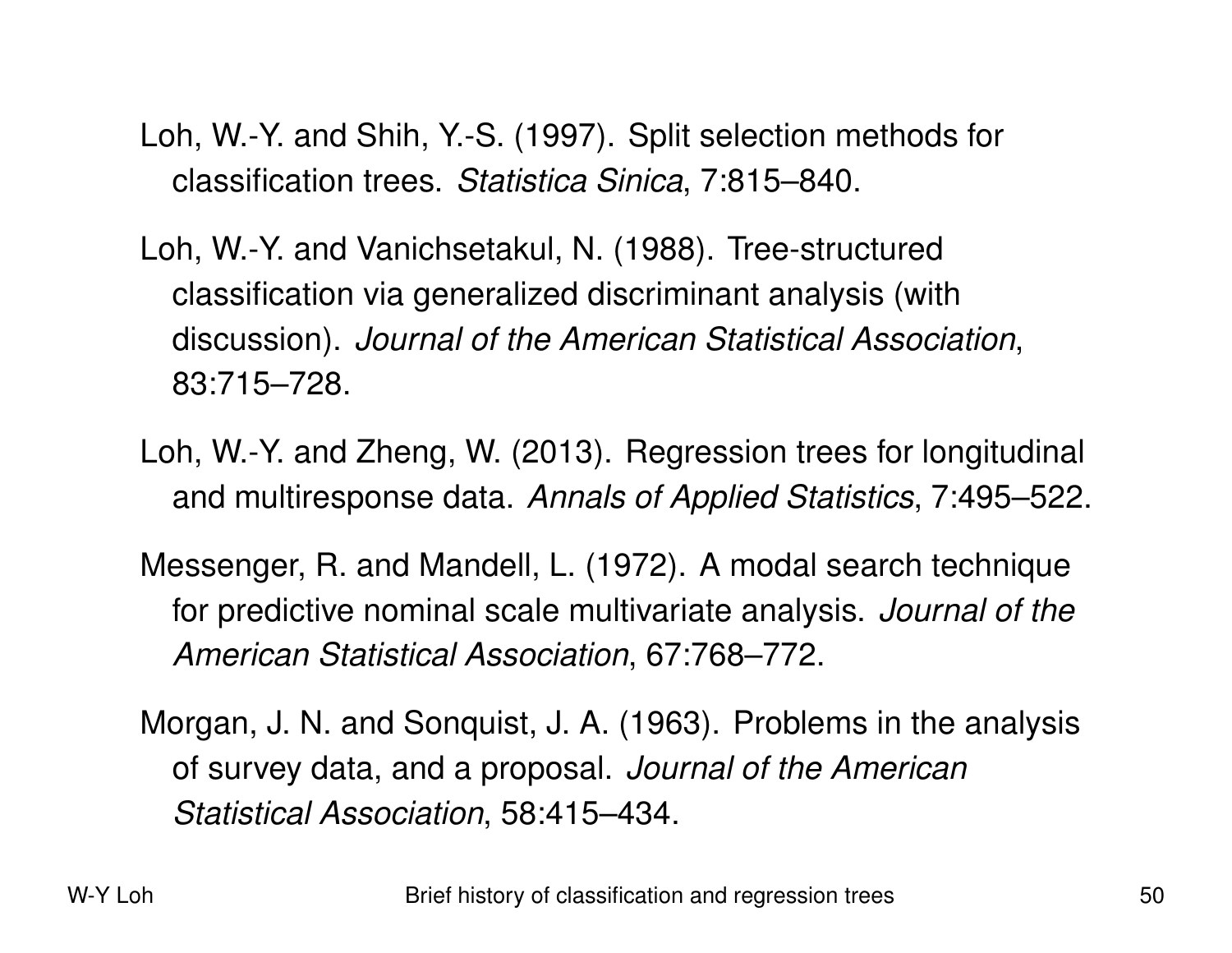Quinlan, J. R. (1986). Induction of decision trees. *Machine Learning*, 1:81–106.

- Quinlan, J. R. (1992). Learning with continuous classes. In *5th Australian Joint Conference on Artificial Intelligence*, pages 343–348.
- Quinlan, J. R. (1993). *C4.5: Programs for Machine Learning*. Morgan Kaufmann.
- Segal, M. R. (1988). Regression trees for censored data. *Biometrics*, 44:35–47.
- Segal, M. R. (1992). Tree structured methods for longitudinal data. *Journal of the American Statistical Association*, 87:407–418.
- Sela, R. J. and Simonoff, J. S. (2012). RE-EM trees: <sup>a</sup> data mining approach for longitudinal and clustered data. *Machine Learning*, 86:169–207.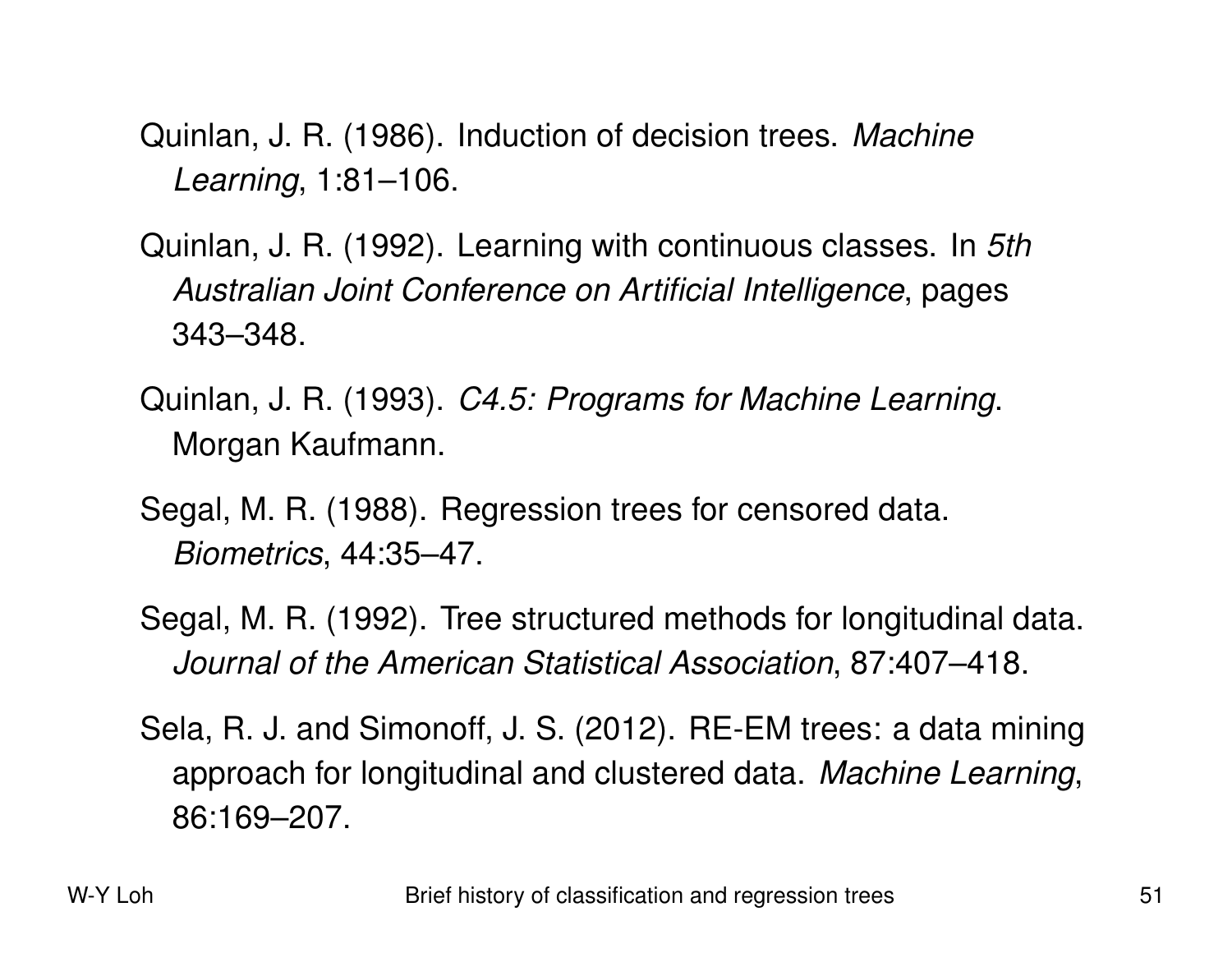- Strobl, C. (2014). Discussion of Loh (2014), "Fifty years of classification and regression trees". *International Statistical Review*. In press.
- Strobl, C., Boulesteix, A., Zeileis, A., and Hothorn, T. (2007). Bias in random forest variable importance measures: illustrations, sources and <sup>a</sup> solution. *BMC Bioinformatics*, 8:25.
- Su, X., Tsai, C. L., Wang, H., Nickerson, D. M., and Bogong, L. (2009). Subgroup analysis via recursive partitioning. *Journal of Machine Learning Research*, 10:141–158.
- Su, X., Zhou, T., Yan, X., Fan, J., and Yang, S. (2008). Interaction trees with censored survival data. *International Journal of Biostatistics*, 4. Article 2.
- Su, X. G., Wang, M., and Fan, J. J. (2004). Maximum likelihood regression trees. *Journal of Computational and Graphical Statistics*, 13:586–598.